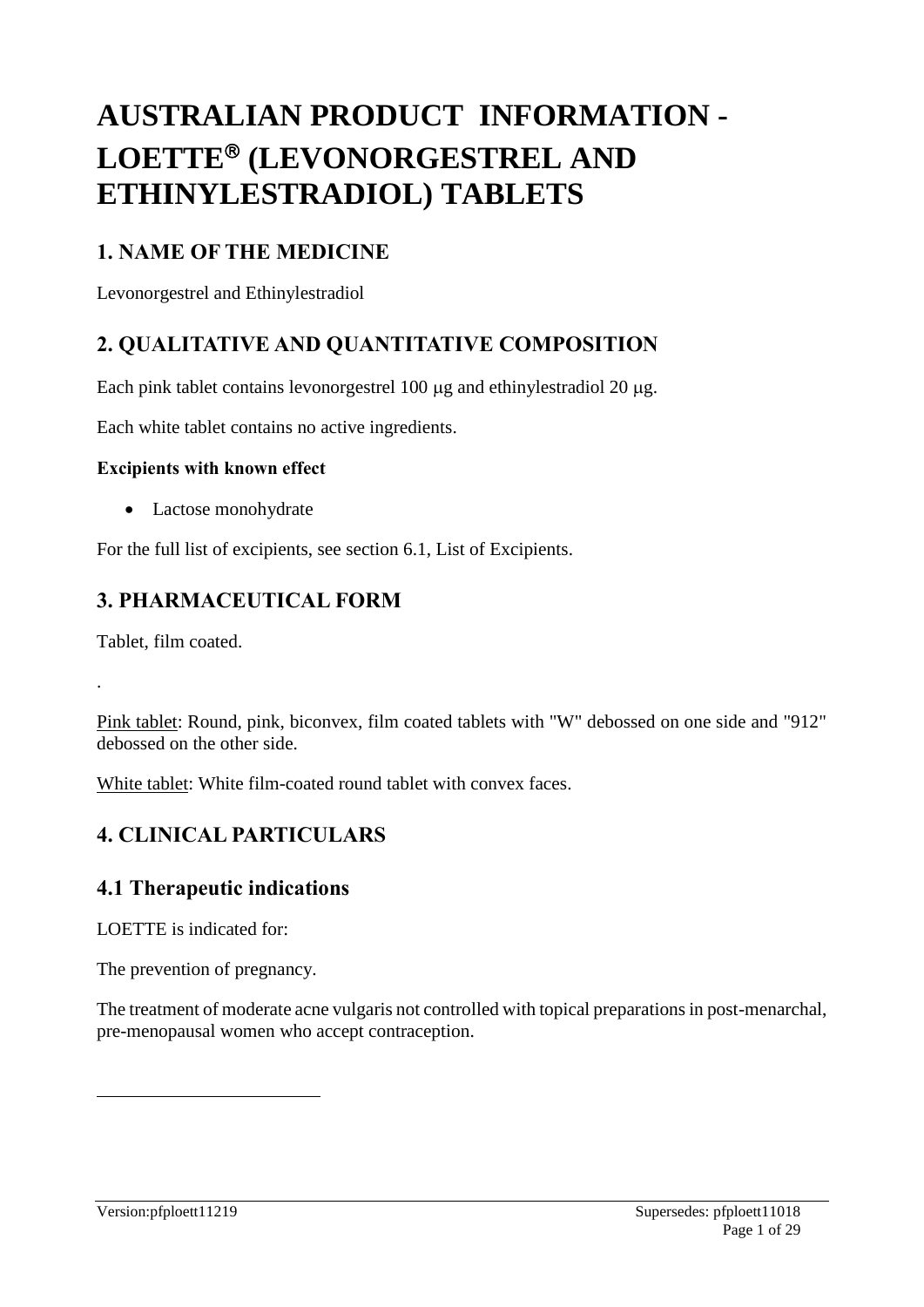# **4.2 Dose and method of administration**

# **How to Take LOETTE**

Each package of LOETTE contains 21 active pink tablets and 7 white inactive tablets.

To achieve maximum contraceptive effectiveness, LOETTE must be administered as directed and at the same time every day, at intervals not exceeding 24 hours. The recommended dose for the prevention of pregnancy and the treatment of acne is the same.

Where poor compliance is a concern, an oral contraceptive with higher levels of estrogens and progestogens should be considered (see section 5.1, Pharmacodynamic Properties, Clinical Trials).

## **How to Start LOETTE**

## *No Preceding Hormonal contraceptive Use (in the Past Month)*

On the first day of the menstrual cycle, i.e. the first day of bleeding, the woman is instructed to take a pink active tablet corresponding to that day of the week from the pink shaded section of the LOETTE pack. Thereafter, one pink active tablet is taken daily, following the arrows marked on the package, until all 21 pink active tablets have been taken. The woman is then instructed to take one white inactive tablet daily for the next seven days following the arrows marked on the LOETTE pack. Withdrawal bleeding should usually occur within 2 to 4 days after the last pink active tablet is taken.

LOETTE is effective for contraception from the first day of therapy if the tablets are begun on Day 1 as described. If starting on days 2-7 of menstrual bleeding, a back-up method of contraception is recommended for the first 7 days of tablet taking.

The back-up method of contraception must be an additional non-hormonal barrier method such as condoms or a diaphragm with a spermicide. Back-up contraception does not include the rhythm or temperature methods.

The next and all subsequent courses of LOETTE will begin on the day after the last package was completed, even if withdrawal bleeding is still in progress. Each course of LOETTE is thus begun on the same day of the week as the first course.

Any time a new cycle of LOETTE is started later than the eighth day after discontinuation of the pink active tablet, the woman should use a back-up method of contraception (other than the rhythm or temperature methods), until an active pink tablet has been taken for 7 consecutive days.

## *Missed Withdrawal Bleed*

If withdrawal bleeding does not occur and LOETTE has been taken according to directions, and conditions possibly impairing contraceptive effectiveness (refer to section 4.4, Special Warnings and Precautions for Use **-** Vomiting and/or Diarrhoea and section 4.5, Interaction With Other Medicines and Other Forms of Interactions) can be ruled out, it is unlikely that the woman has conceived. She should be instructed to begin a second course of LOETTE on the usual day. If bleeding does not occur at the end of this second cycle, LOETTE should not be taken until diagnostic procedures to exclude the possibility of pregnancy have been performed.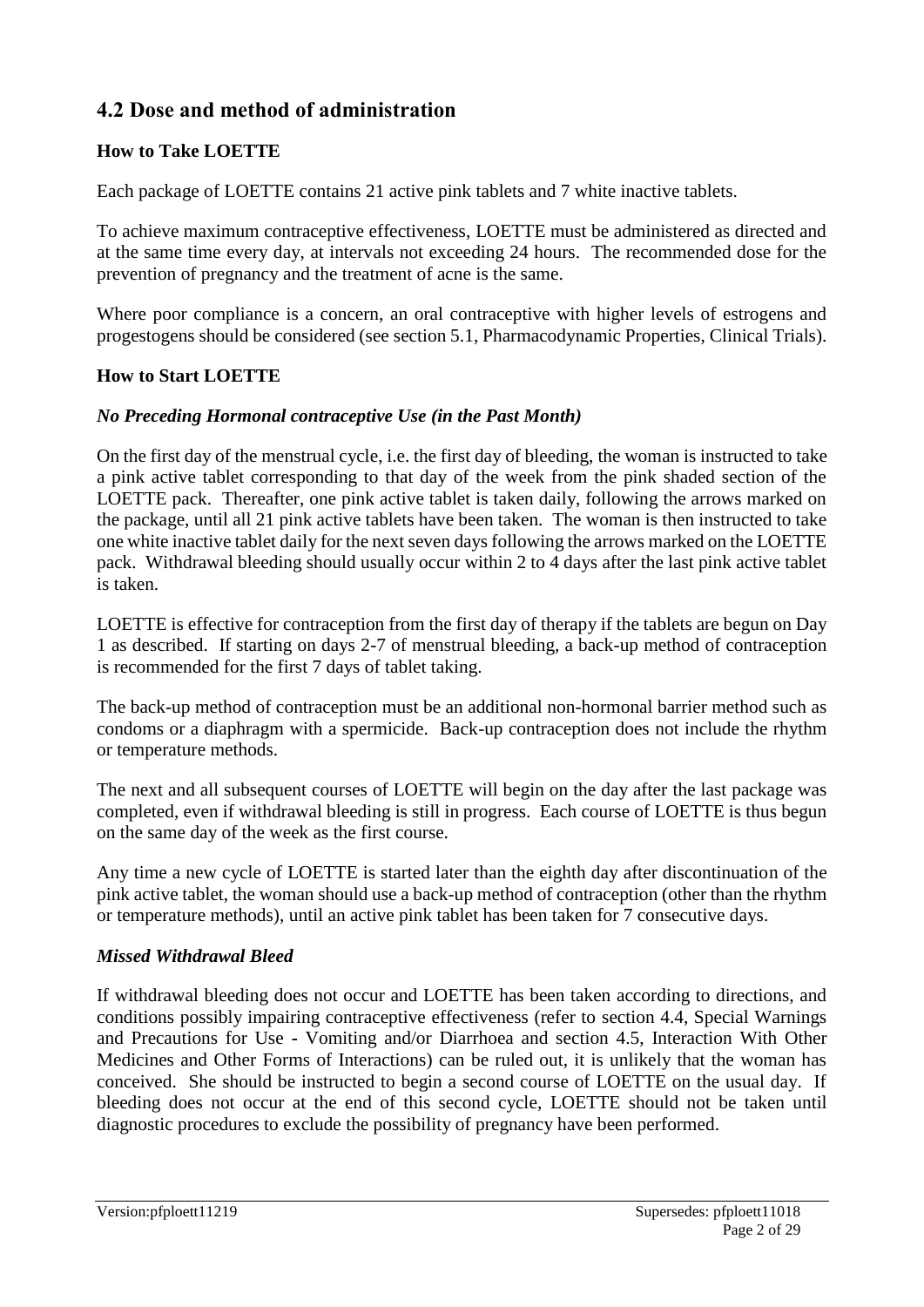If the woman has not adhered to the prescribed regimen (missed one or more tablets or started taking them on a day later than recommended), the probability of pregnancy should be considered at the time of the first missed period before LOETTE is resumed.

# *Changing from another Combined Oral Contraceptive*

The woman is advised to take the first pink LOETTE tablet from the pink shaded section, which corresponds to the day of the week on the day after the last active tablet from her previous oral contraceptive. However, the woman can also begin LOETTE on any day during the tablet free or inactive tablet interval of her previous combined oral contraceptive.

During the first LOETTE cycle, a non-hormonal back-up method of contraception (other than the rhythm or temperature methods) should be used until one active tablet has been taken daily for 7 consecutive days. When changing to LOETTE a woman should be reminded about the importance of compliance in order to maximise contraceptive efficacy (see section 5.1, Pharmacodynamic Properties, Clinical Trials).

If transient spotting or breakthrough bleeding occurs, the woman is instructed to continue the regimen since such bleeding is usually without significance. If the bleeding is persistent or prolonged, the woman is advised to consult her physician.

# *Changing from a Progestogen Only Method (Progestogen Only Tablets, Injection, Implant)*

The woman may switch any day from progestogen-only tablets and should begin LOETTE the next day. She should start LOETTE on the day of an implant removal or, if using an injection, on the day the next injection would be due. In all of these situations, the woman should be advised to use a non-hormonal back-up method of contraception (other than the rhythm or temperature methods) until one active tablet has been taken daily for 7 consecutive days.

## *How to Delay a Withdrawal Bleed*

To delay a withdrawal bleed the woman should discard the inactive white tablets from the current pack and start the next pack on the day following the intake of the last pink tablet from the current pack. The extension can be carried on for as long as wished until the end of the second pack, when the white tablets are taken. During the extension the woman may experience breakthrough bleeding or spotting. Regular intake of LOETTE is then resumed with the next pack.

## *Following First Trimester Abortion*

The woman may start LOETTE immediately. Additional contraceptive measures are not needed.

## *Following Delivery or Second-Trimester Abortion*

Since the immediate post-partum period is associated with an increased risk of thromboembolism, LOETTE should be started no earlier than day 28 after delivery in the non-lactating mother or after second-trimester abortion. The woman should be advised to additionally use a back-up method of contraception (other than the rhythm or temperature methods) until one active tablet has been taken daily 7 consecutive days. However, if intercourse has already occurred, pregnancy should be excluded before the actual start of LOETTE use or the woman has to wait for her first menstrual withdrawal bleed (see section 4.4, Special Warnings and Precautions for Use, Venous Thrombosis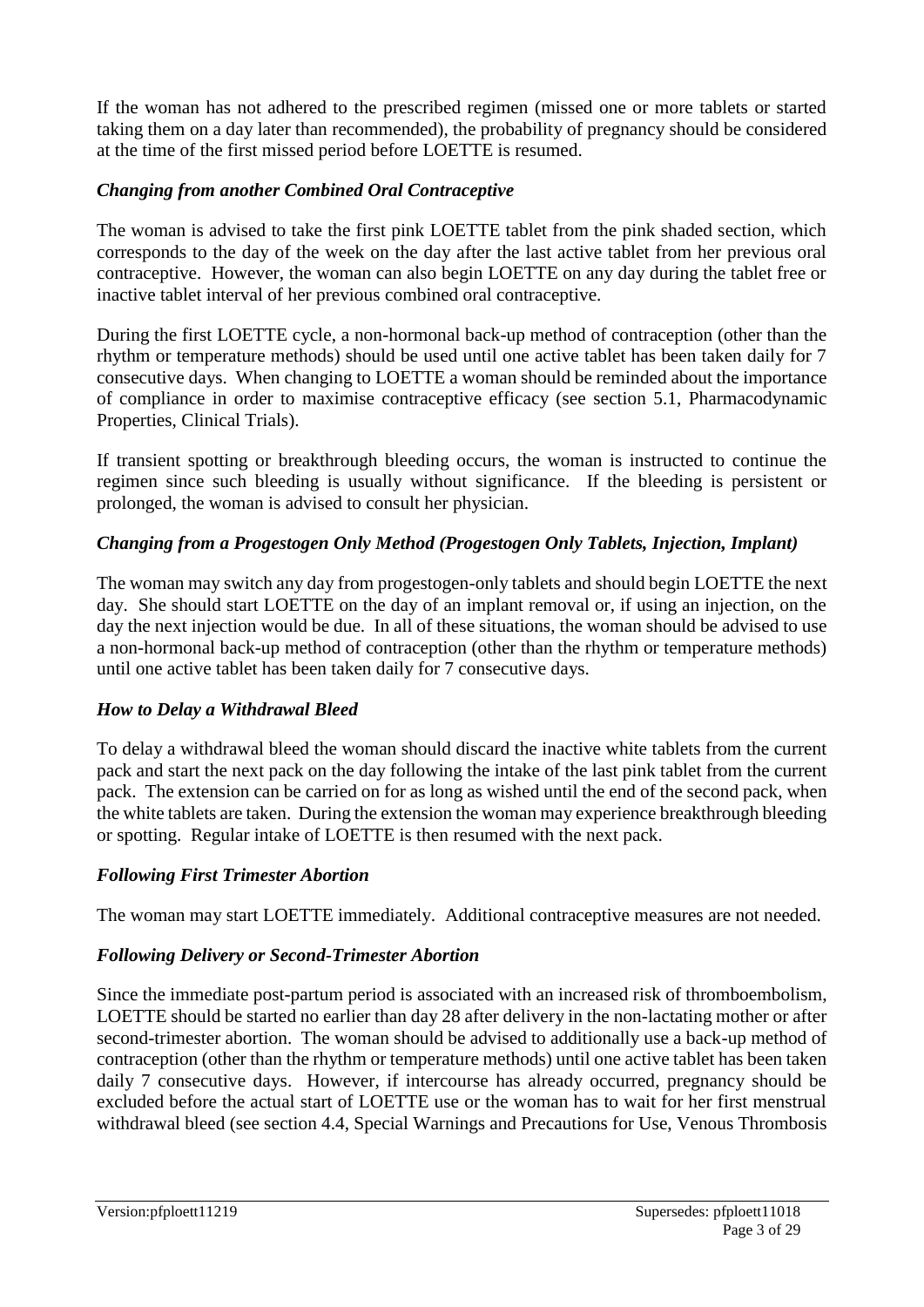and Thromboembolism, and section 4.6, Fertility, Pregnancy and Lactation, Use in Pregnancy and Use in Lactation).

### **Management of Missed Tablets**

Contraceptive efficacy may be reduced if tablets are missed and particularly if the missed tablets extend the inactive tablet interval. If tablets were missed in the first week of the cycle and intercourse took place in the week before the tablets were missed, the possibility of a pregnancy should be considered.

If one active pink is missed, but is less than 12 hours late**,** it should be taken as soon as it is remembered. Subsequent tablets should be taken at the usual time.

If one active pink tablet is missed and is more than 12 hours late or if more than one active tablet is missed contraceptive protection may be reduced. The last missed pink tablet should be taken as soon as it is remembered, even if this means taking two active pink tablets in one day. Any earlier missed tablets should be discarded. The woman should then continue to take tablets at her usual time. In addition, a non-hormonal back-up method of contraception (other than the rhythm or temperature methods) should be used until one active tablet has been taken daily for 7 consecutive days.

If the 7 days where back-up is required run beyond the last active pink tablet in the current pack, the next pack must be started on the day following the intake of the last pink tablet in the current pack. All inactive (white) tablets should be discarded. This prevents an extended break in the active tablet taking that may increase the risk of escape ovulation. The woman is unlikely to have a withdrawal bleed until the inactive-tablet interval of the second pack, but she may experience spotting or breakthrough bleeding on days when active tablets are taken. If the woman does not have a withdrawal bleed at the end of the second pack, the possibility of pregnancy must be ruled out before resuming tablet taking.

If the woman misses one or more white inactive tablets, she will still be protected against pregnancy provided she begins the pink active tablets on the appropriate day.

#### **Vomiting or Diarrhoea**

If vomiting or diarrhoea occurs during or shortly after the intake of LOETTE, contraceptive reliability may be jeopardised. If vomiting or diarrhoea occurs within 3 to 4 hours after tablet taking, absorption may not be complete. In such an event, the advice concerning *Management of Missed Tablets* is applicable. The woman must take the extra active tablet(s) needed from a backup pack.

# **4.3 Contraindications**

LOETTE should not be used in the presence of any of the conditions listed below. Should any of the conditions appear for the first time during LOETTE use, the product should be stopped immediately.

- Presence or risk of venous thromboembolism (VTE) (see section 4.4, Special Warnings and Precautions for Use).
	- A history of or current deep-vein thrombosis or thromboembolic disorders.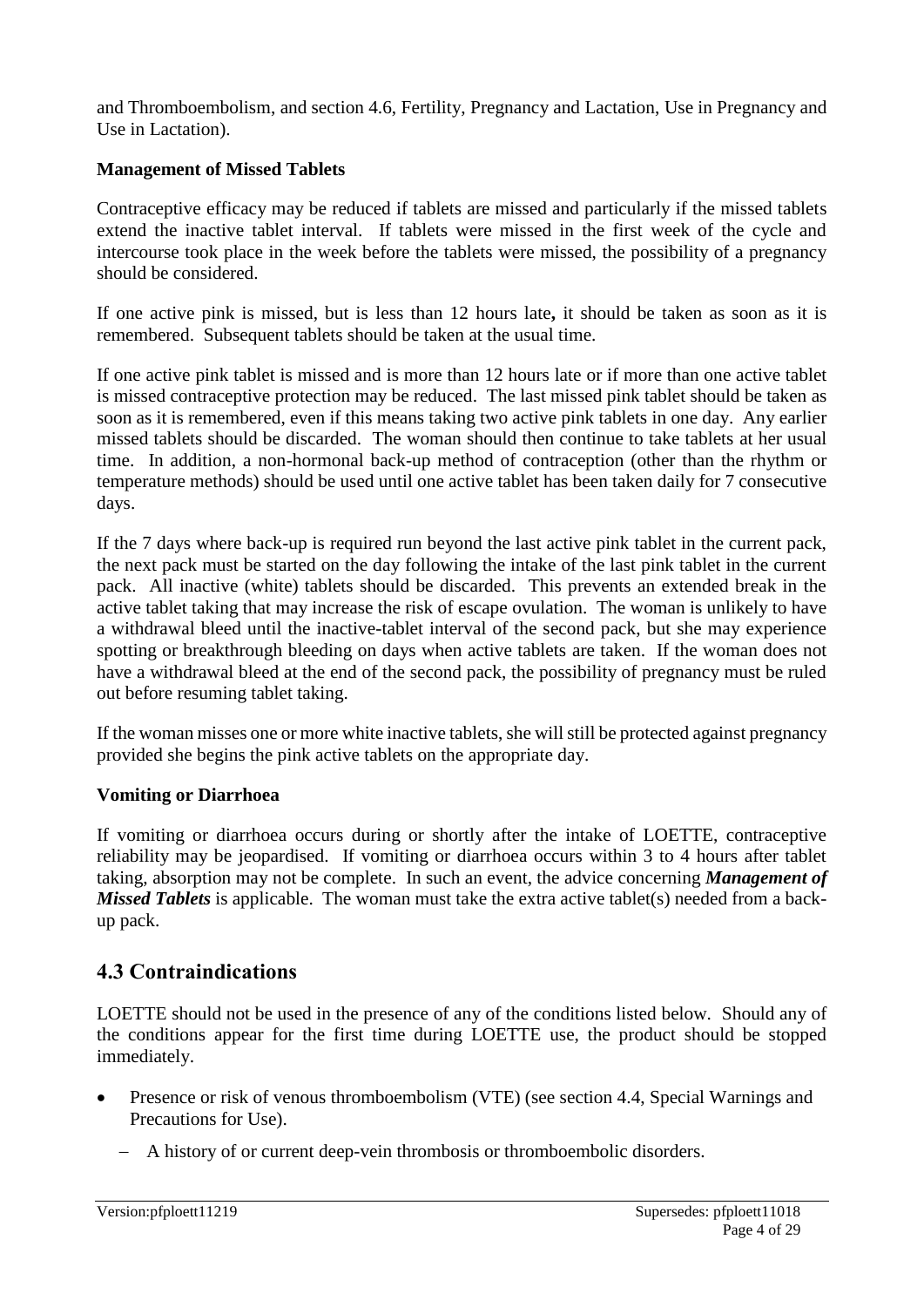- Known hereditary or acquired predisposition for venous thromboembolism, such as APCresistance (including Factor V Leiden), antithrombin-III-deficiency, protein C deficiency, protein S deficiency.
- Major surgery with prolonged immobilisation.
- A high risk of venous thromboembolism due to the presence of multiple risk factors.
- Presence or risk of arterial thromboembolism (ATE) (see section 4.4., Special Warnings and Precautions for Use).
	- Current ATE or history of ATE (e.g. myocardial infarction or stroke) or prodromal condition (e.g. angina pectoris or transient ischaemic attack [TIA]) or thrombogenic valvulopathies or thrombogenic rhythm disorders.
	- Known hereditary or acquired predisposition for arterial thromboembolism, such as hyperhomocysteinaemia and antiphospholipid-antibodies (e.g. anticardiolipin-antibodies and lupus anticoagulant).
	- Headaches with focal neurological symptoms (such as aura) including hemiplegic migraine.
	- A high risk of arterial thromboembolism due to multiple risk factors or to the presence of one serious risk factor such as:
		- Diabetes mellitus with vascular symptoms.
		- Uncontrolled hypertension.
		- Disorders of lipid metabolism.
		- Sickle cell anaemia.
- Pancreatitis or a history thereof if associated with severe hypertriglyceridemia.
- Presence or history of active hepatic disease as long as liver function values have not returned to normal.
- Presence or history of liver tumours (benign or malignant).
- Idiopathic cholestatic jaundice of pregnancy or jaundice with prior combined oral contraceptive use.
- Known or suspected sex steroid-influenced malignancies (e.g. of the genital organs or the breasts).
- Undiagnosed vaginal bleeding.
- Known or suspected pregnancy.
- Combined oral contraceptives are contraindicated for concomitant use with certain anti-viral hepatitis C virus (HCV) medicinal products such as ombitasvir, paritaprevir, ritonavir and dasabuvir (see section 4.4, Special Warnings and Precautions for Use, Hepatic neoplasia/Liver Disease/Hepatitis C and section 4.5, Interactions With Other Medicines and Other Forms of Interactions).
- Hypersensitivity to any of the ingredients contained in LOETTE.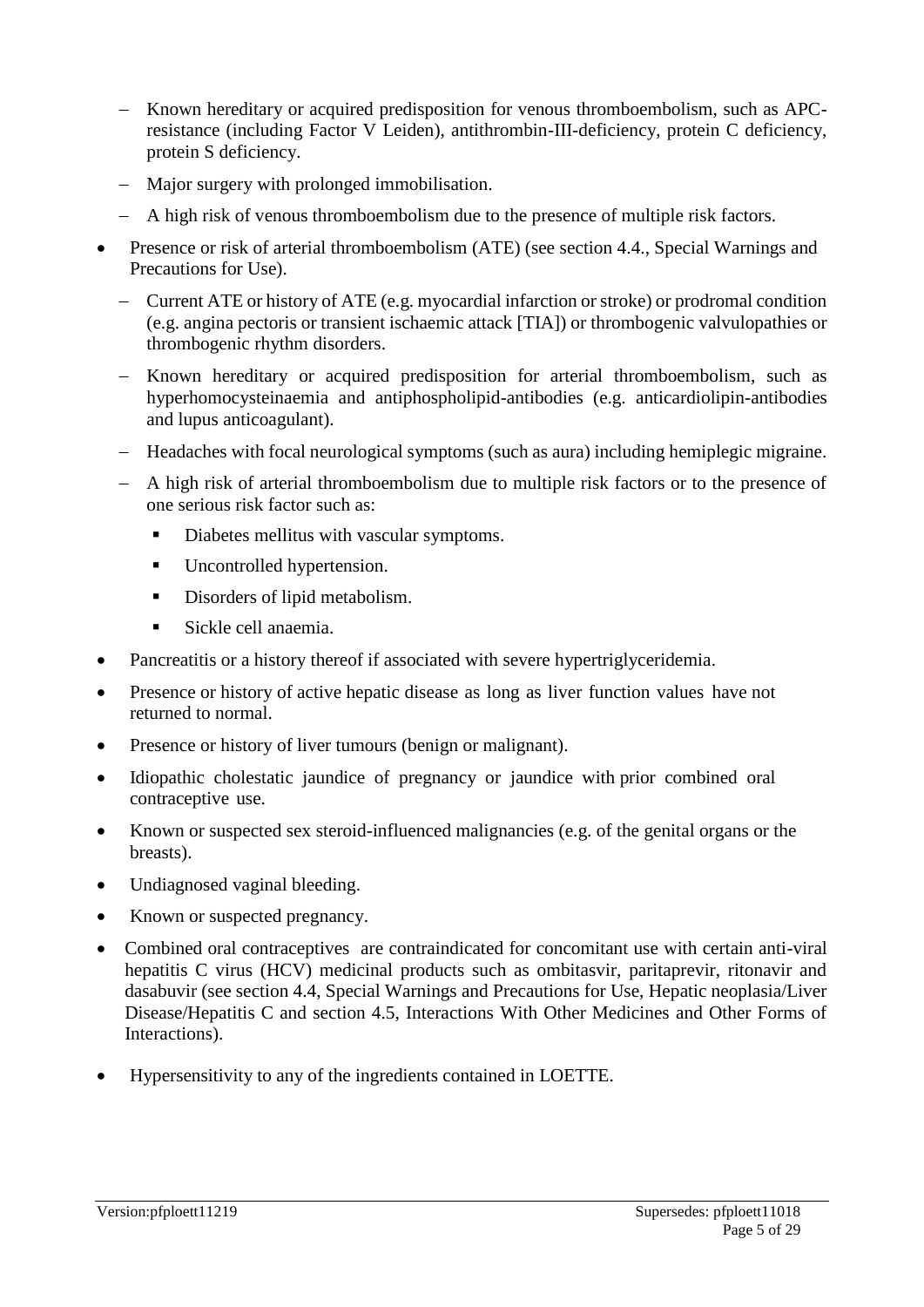# **4.4 Special warnings and precautions for use**

The information contained in this document is principally based on studies carried out in women who used oral contraceptives with higher formulations of estrogens and progestogens than those in common use today. The effect of long-term use of the oral contraceptives with lower doses of both estrogens and progestogens remains to be determined.

If any of the conditions/risk factors mentioned below are present, the benefits of LOETTE should be weighed against the possible risks for each individual woman and discussed with the woman before she decides to start taking it. In the event of aggravation, exacerbation or first appearance of any of these conditions or risk factors, the woman should contact her doctor. The doctor should then decide whether LOETTE should be discontinued.

## **Circulatory Disorders**

Epidemiological studies have suggested an association between the use of COCs containing ethinylestradiol and an increased risk of venous and arterial thrombotic and thromboembolic events, such as myocardial infarction, stroke, deep venous thrombosis, and pulmonary embolism. These events occur rarely in average-risk women.

For any particular estrogen/progestogen combination, the dosage regimen prescribed should be one which contains the least amount of estrogen and progestogen that is compatible with a low failure rate and the needs of the individual patient.

### *Venous Thrombosis and Thromboembolism*

## *Risk of venous thromboembolism (VTE)*

The use of any COC increases the risk of VTE compared with no use. The women considering using LOETTE should be advised that her VTE risk is highest in the first ever year of use and that there is some evidence that the risk is increased when a COC is re-started after a break in use of 4 weeks or more.

The risk of VTE with the COC is greatest for products containing over 50 µg of ethinylestradiol. There is less risk for products such as LOETTE containing less than 35 µg ethinylestradiol.

The decision to use any product other than one with the lowest VTE risk should be taken only after a discussion with the woman to ensure she understands the risk of VTE with COCs, and how her current risk factors influence this risk.

| Women not using a combined hormonal About 2 out of $10,000$ women <sup>1</sup><br>contraceptive and not pregnant |                                |
|------------------------------------------------------------------------------------------------------------------|--------------------------------|
| Women using a COC containing levonorgestrel, About 5-7 out of 10,000 women<br>norethisterone or norgestimate     |                                |
| Women using a COC containing etonogestrel or<br>norelgestromin                                                   | About 6-12 out of 10,000 women |

#### **Risk1 of developing a blood clot (VTE) in a year**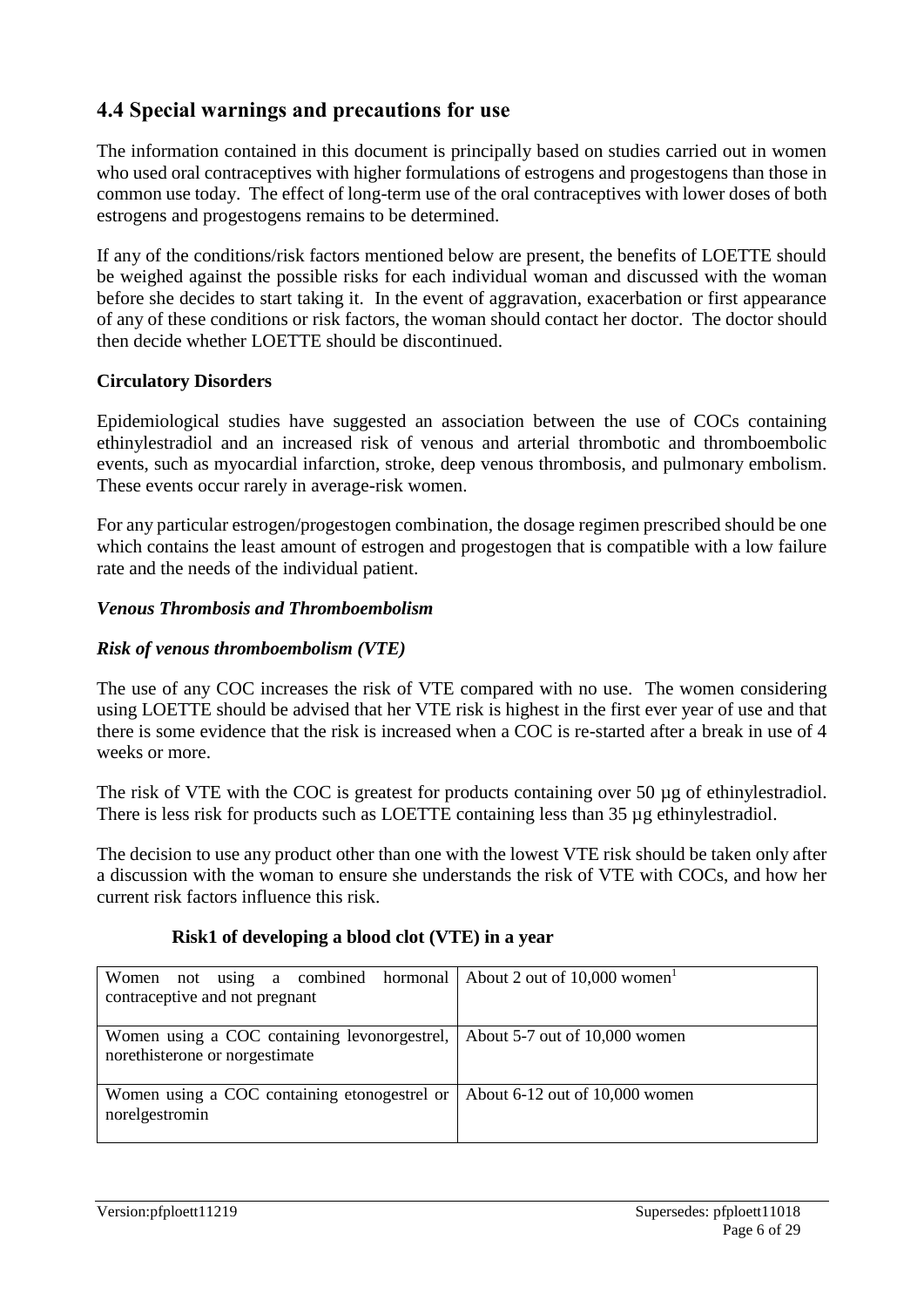| Women using a COC containing drospire none, About 9-12 out of 10,000 women<br>gestodene, desogestrel or cyproterone <sup>2</sup> |  |
|----------------------------------------------------------------------------------------------------------------------------------|--|
| Women using a COC containing chlormadinone, Not yet known <sup>3</sup><br>dienogest or nomegestrol                               |  |

<sup>1</sup> In any individual woman the risk may be far higher, depending on her underlying risk factors (see below).<sup>2</sup> While cyproterone is indicated for the treatment of moderate to severe acne related to androgen sensitivity and/or hirsutism, it is known to have efficacy as a contraceptive. The risk of VTE associated with cyproterone use is considered to be 1.5 to 2 times higher than for COCs containing levonorgestrel and may be similar to the risk with contraceptives containing gestodene, desogestrel or drospirenone.

<sup>3</sup> Further studies are ongoing or planned to collect sufficient data to estimate the risk for these products. Where the risk for a particular progestogen is uncertain, the risk of the class should be used in determining the risk for the individual patient.

It is important that women understand that VTE associated with COC use is rare in average-risk women. The risk in pregnancy (5 - 20 per 10,000 women over 9 months) and the risk in the postpartum period (45 - 65 per 10,000 women over 12 weeks) is higher than that associated with COC use.

However VTE is a serious condition and may be fatal in 1-2% of cases. Extremely rarely, thrombosis has been reported to occur in COC users in other blood vessels, e.g. hepatic, mesenteric, renal or retinal veins and arteries.

The risk for venous thromboembolic complications in COC users may increase substantially in a woman with additional risk factors, particularly if there are multiple risk factors (see list).

LOETTE is contraindicated if a woman has multiple risk factors that put her at high risk of venous thrombosis. If a woman has more than one risk factor, it is possible that the increase in risk is greater than the sum of the individual factors – in this case her total risk of VTE should be considered. If the balance of benefits and risks is considered to be negative a COC should not be prescribed.

## *Risk factors for VTE*

The risk of venous thrombotic and thromboembolic events is further increased in women with conditions predisposing for venous thrombosis and thromboembolism. Examples of predisposing conditions for venous thrombosis and thromboembolism are:

- Obesity (body mass index over 30 kg/m²). Risk increases substantially as BMI rises.
- Prolonged immobilisation, major surgery, any surgery to the legs or pelvis, neurosurgery, or major trauma.
- Temporary immobilisation including air travel >4 hours can also be a risk factor for VTE, particularly in women with other risk factors.
- Positive family history (venous thromboembolism ever in a sibling or parent especially at a relatively early age e.g. before 50).
- Biochemical factors Activated Protein C (APC) resistance (including Factor V Leiden), antithrombin-III deficiency, protein C deficiency, protein S deficiency.
- Other medical conditions associated with VTE:
	- Cancer.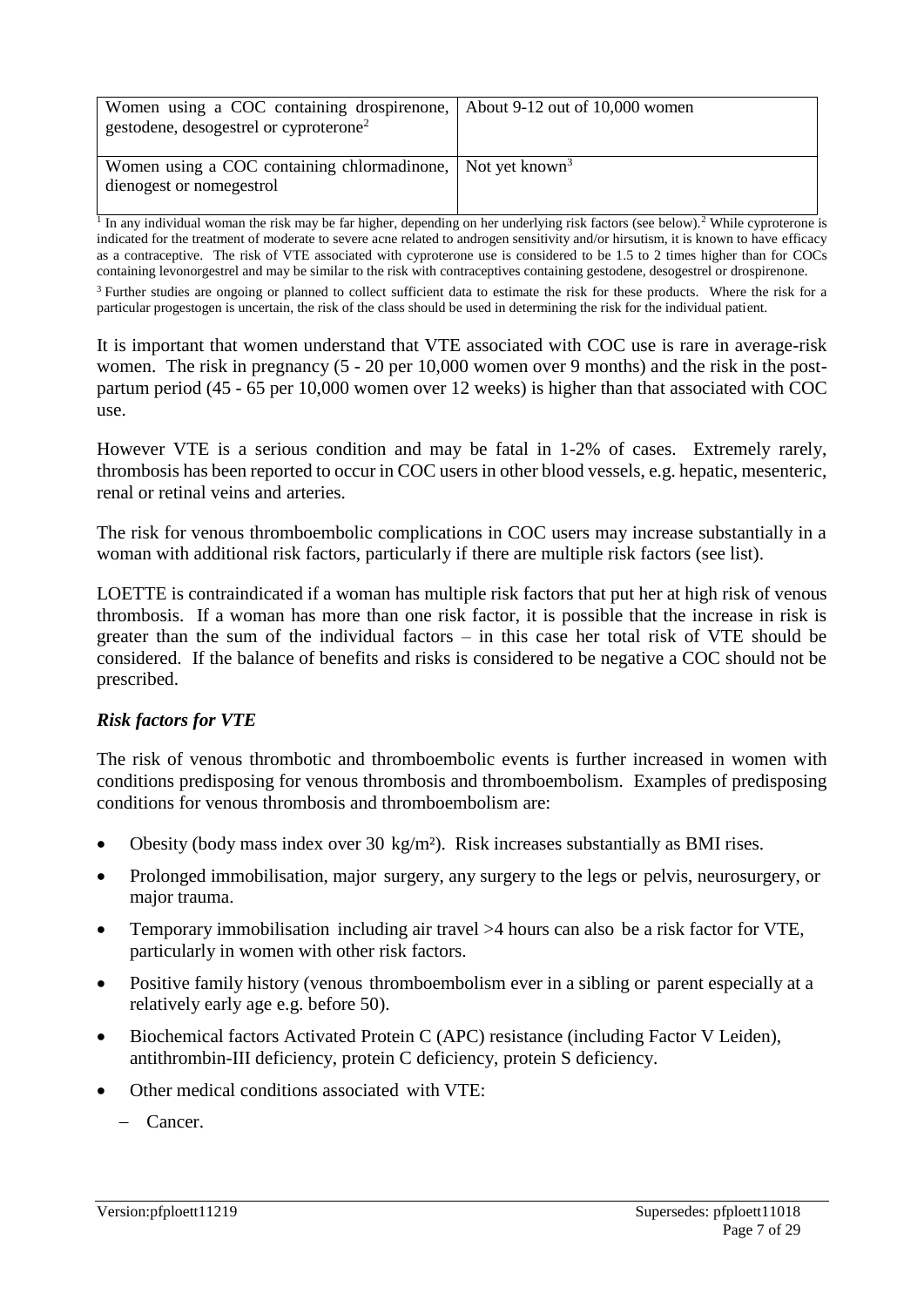- Systemic lupus erythematosus.
- Haemolytic uraemic syndrome.
- Chronic inflammatory bowel disease (e.g. Crohn's disease or ulcerative colitis).
- Sickle cell disease.
- Increasing age, particularly above 35 years.
- Recent delivery or second trimester abortion.
- Smoking.

In women at risk of prolonged immobilisation (including major surgery, any surgery to the legs or pelvis, neurosurgery, or major trauma), it is advisable to discontinue use of LOETTE (in the case of elective surgery at least four weeks in advance) and not resume until two weeks after complete remobilisation. Another method of contraception should be used to avoid unintentional pregnancy. Antithrombotic treatment should be considered if LOETTE has not been discontinued in advance.

If a hereditary predisposition to VTE is suspected, the woman should be referred to a specialist for advice before deciding about any COC use.

The increased risk of VTE during the postpartum period should be considered if re-starting LOETTE.

Since the immediate post-partum period is associated with an increased risk of thromboembolism, combined oral contraceptives should be started no earlier than day 28 after delivery in a nonlactating woman, or second-trimester abortion.

There is no consensus about the possible role of varicose veins and superficial thrombophlebitis in venous thromboembolism in the onset or progression of venous thrombosis.

#### *Symptoms of VTE (deep vein thrombosis and pulmonary embolism)*

Women should be informed of the symptoms of VTE and be advised to seek urgent medical attention if VTE symptoms develop and to inform the healthcare professional that she is taking a COC.

Symptoms of deep vein thrombosis (DVT) can include:

- Unilateral swelling of the leg and/or foot or along a vein in the leg.
- Pain or tenderness in the leg which may be felt only when standing or walking.
- Increased warmth in the affected leg; red or discoloured skin on the leg.

Symptoms of pulmonary embolism (PE) can include:

- Sudden onset of unexplained shortness of breath or rapid breathing.
- Sudden coughing which may be associated with haemoptysis.
- Sharp chest pain.
- Severe light headedness or dizziness.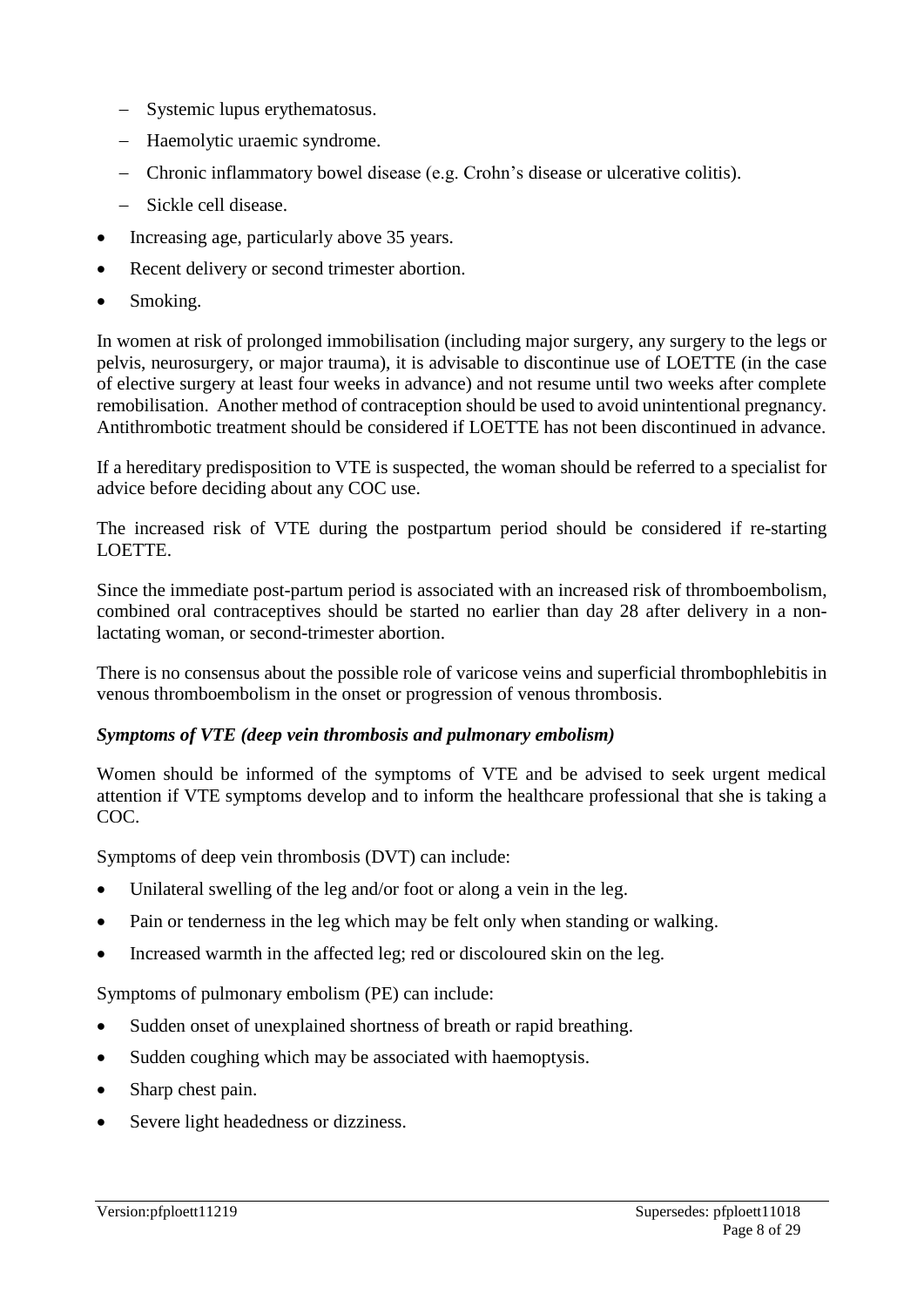Rapid or irregular heartbeat.

Some of these symptoms (e.g. "shortness of breath", "coughing") are non-specific and might be misinterpreted as more common or less severe events (e.g. respiratory tract infections).

Other signs of vascular occlusion can include: sudden pain, swelling and slight blue discoloration of an extremity.

If the occlusion occurs in the eye symptoms can range from painless blurring of vision which can progress to loss of vision. Sometimes loss of vision can occur almost immediately.

### **Arterial Thrombosis and Thromboembolism**

#### *Risk of arterial thromboembolism (ATE)*

Epidemiological studies have associated the use of COCs with an increased risk for arterial thrombotic and thromboembolic events (e.g. myocardial infarction, angina pectoris, and cerebrovascular events, such as ischaemic and haemorrhagic ischemic and haemorrhagic stroke or TIA). Arterial thromboembolic events may be fatal.

The risk of arterial thrombotic and thromboembolic complications in COC users further increases in women with risk factors. LOETTE is contraindicated if a woman has one serious or multiple risk factors for ATE that puts her at high risk of arterial thrombosis. If a woman has more than one risk factor, it is possible that the increase in risk is greater than the sum of the individual factors in this case her total risk should be considered. If the balance of benefits and risks is considered to be negative a COC should not be prescribed.

#### *Risk factors for ATE*

Caution must be exercised when prescribing COCs for women with risk factors for arterial thrombotic and thromboembolic events, such as:

- Increasing age, particularly above 35 years.
- Smoking.
- Hypertension.
- Hyperlipidaemias.
- Obesity.
- Positive family history (arterial thromboembolism ever in a sibling or parent especially at relatively early age e.g. below 50).
- Biochemical factors: hyperhomocysteinaemia and antiphospholipid antibodies (e.g. anticardiolipin antibodies, and lupus anticoagulant).
- Migraine.
- Other medical conditions associated with adverse vascular events:
	- Diabetes mellitus.
	- Hyperhomocysteinaemia.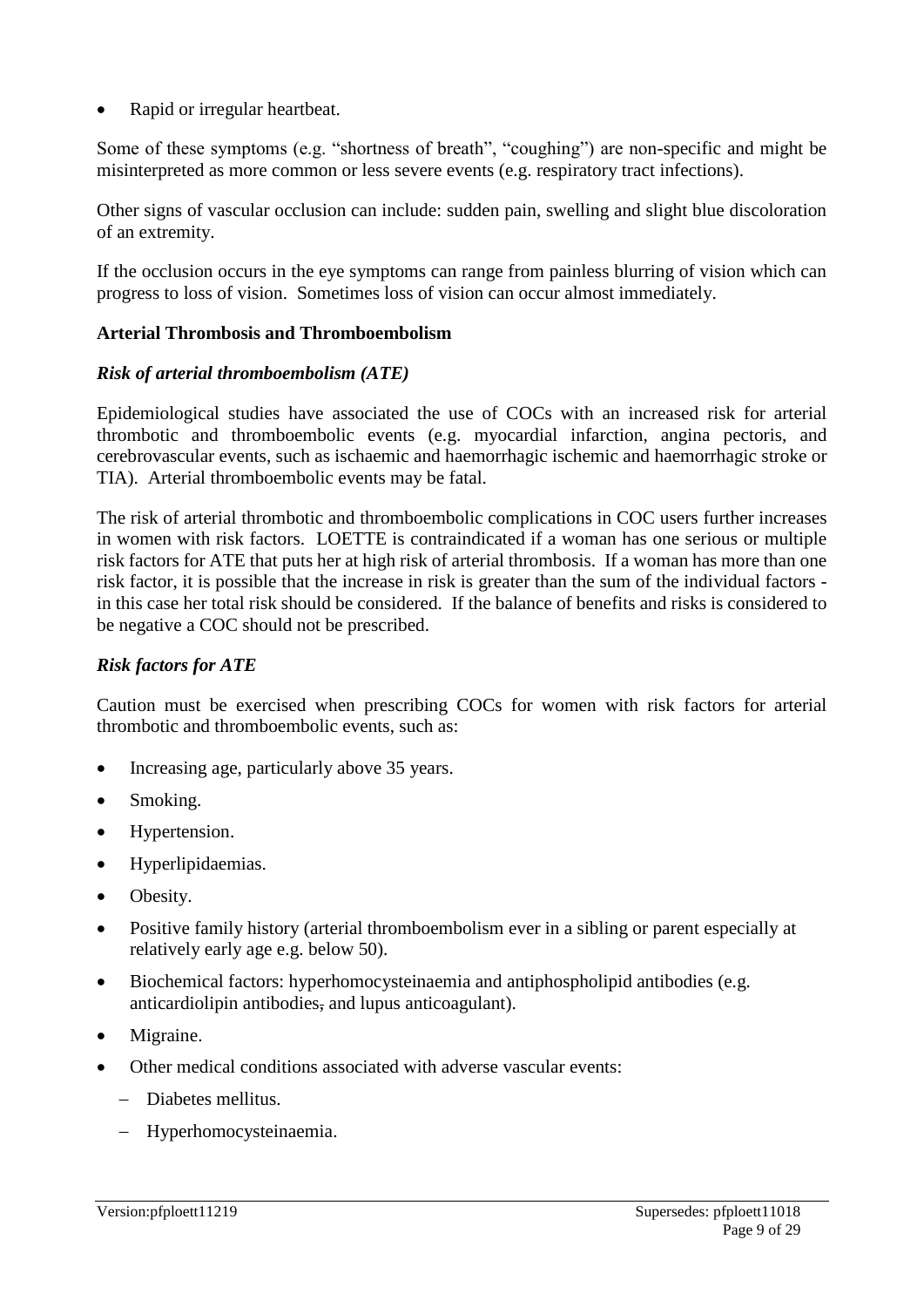- Valvular heart disease.
- Atrial fibrillation.
- Dyslipoproteinaemia.
- Systemic lupus erythematosus.
- History of pre-eclamptic toxaemia.

Cigarette smoking increases the risk of serious cardiovascular adverse reactions from COC use. This risk increases with age and with the extent of smoking (in epidemiology studies, smoking 15 or more cigarettes per day was associated with a significantly increased risk), and is quite marked in women over 35 years of age. Women should be advised not to smoke if they wish to use a COC. Women over 35 years of age who continue to smoke should be strongly advised to use a different method of contraception.If a hereditary predisposition is suspected, the woman should be referred to a specialist for advice before deciding about any COC use.

The onset or exacerbation of migraine or development of headache of a new pattern that is recurrent, persistent, or severe, requires discontinuation of the medicine and evaluation of the cause.Women with migraine (particularly migraine with aura) who take combined oral contraceptives may be at increased risk of stroke.

## *Symptoms of ATE*

Women should be informed of the symptoms of ATE and be advised to seek urgent medical attention if ATE symptoms develop and to inform the healthcare professional that she is taking a COC.

Symptoms of a stroke can include:

- Sudden numbness or weakness of the face, arm or leg, especially on one side of the body.
- Sudden trouble walking, dizziness, loss of balance or coordination.
- Sudden confusion, trouble speaking or understanding.
- Sudden trouble seeing in one or both eyes.
- Sudden, severe or prolonged headache with no known cause.
- Loss of consciousness or fainting with or without seizure.

Temporary symptoms suggest the event is a transient ischaemic attack (TIA).

Symptoms of myocardial infarction (MI) can include:

- Pain, discomfort, pressure, heaviness, sensation of squeezing or fullness in the chest, arm, or below the breastbone.
- Discomfort radiating to the back, jaw, throat, arm, stomach.
- Feeling of being full, having indigestion or choking.
- Sweating, nausea, vomiting or dizziness.
- Extreme weakness, anxiety, or shortness of breath.
- Rapid or irregular heartbeats.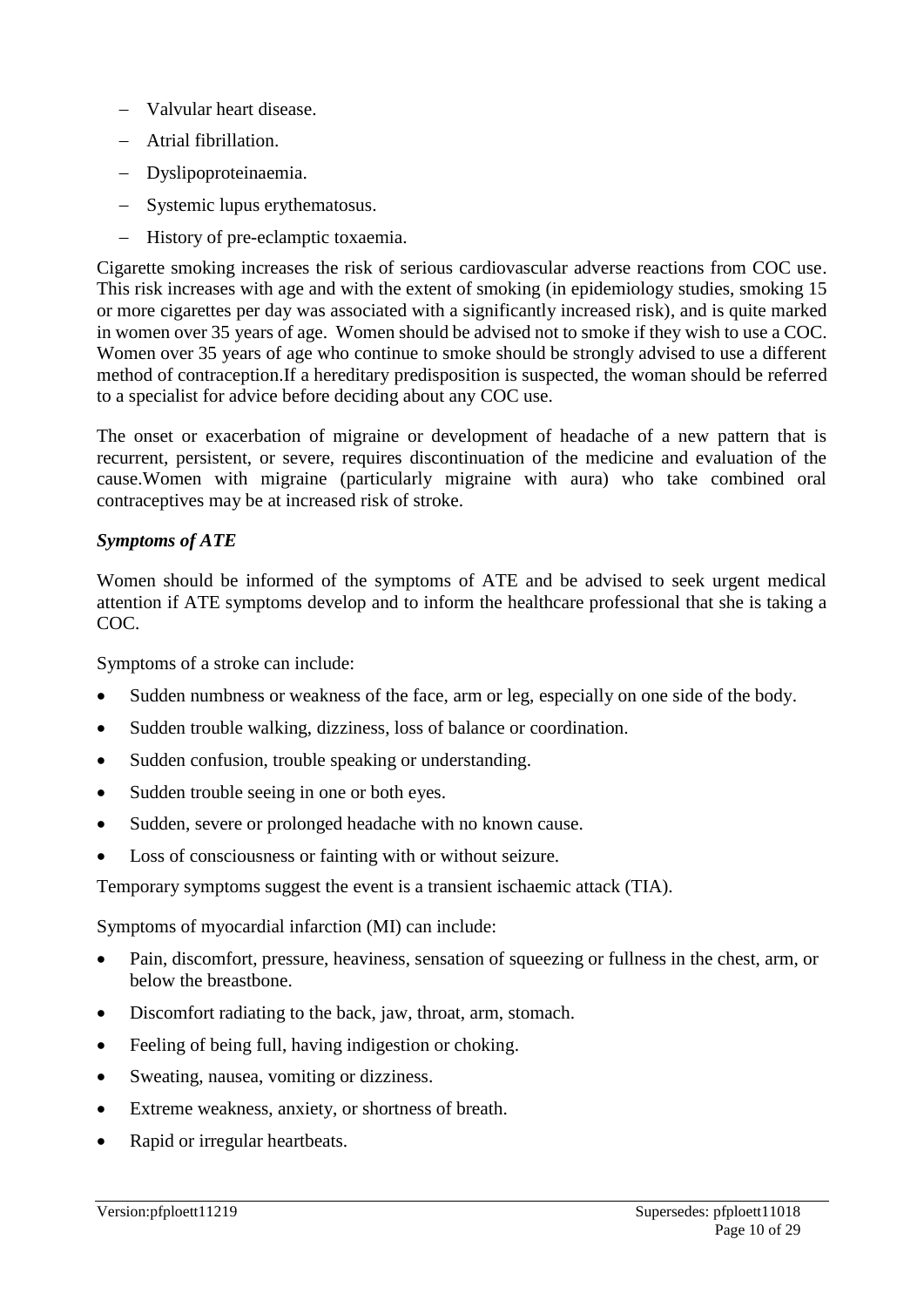## **Medical Examination/Consultation**

A complete medical history and physical examination should be taken prior to the initiation or reinstitution of COC use, guided by the contraindications and precautions, and should be repeated at least annually during the use of COCs. Pregnancy should be ruled out before the start of therapy. A Papanicolaou (Pap) smear should be performed if the patient has been sexually active or if it is otherwise indicated. Periodic medical assessment is also of importance because contraindications (e.g. a transient ischaemic attack, etc.) or risk factors (e.g. a family history of venous or arterial thrombosis) may appear for the first time during the use of a COC. The frequency and nature of these assessments should be adapted to the individual woman but should generally include special reference to blood pressure, breasts, abdomen and pelvic organs, including cervical cytology, and relevant laboratory tests.

The woman should also be instructed to carefully read the user leaflet and to adhere to the advice given.

### **Carcinoma of the Reproductive Organs**

### *Cervical Cancer*

The most important risk factor for cervical cancer is persistent human papillomavirus infection.

Several epidemiological studies suggest that oral contraceptive use may be associated with an increase in the risk of cervical intraepithelial neoplasia or invasive cervical cancer. The studies suggest that there is an "ever used" effect in addition to duration of use. These findings must be balanced against evidence of effects attributable to sexual behaviour, smoking and other factors. In cases of undiagnosed abnormal genital bleeding, adequate diagnostic measures are indicated.

#### *Breast Cancer*

A meta-analysis from 54 epidemiological studies showed that there is a slightly increased relative risk  $(RR = 1.24)$  of having breast cancer diagnosed in women who are currently using combined oral contraceptives compared to never-users. The increased risk gradually disappears during the course of the 10 years after cessation of combined oral contraceptive use. These studies do not provide evidence for causation. The observed pattern of increased risk may be due to an earlier diagnosis of breast cancer in combined oral contraceptive users (due to more regular clinical monitoring), the biological effects of combined oral contraceptives or a combination of both. Because breast cancer is rare in women under 40 years of age, the excess number of breast cancer diagnoses in current and recent combined oral contraceptive users is small in relation to the lifetime risk of breast cancer. Breast cancers diagnosed in ever-users tend to be less advanced clinically than the cancers diagnosed in never-users.

Established risk factors for the development of breast cancer include increasing age, family history, obesity, nulliparity, and late age for first full-term pregnancy.

Women with a strong family history of breast cancer or who have breast nodules, fibrocystic breast disease or abnormal mammograms should be monitored with particular care.

## **Hepatic Neoplasia/Liver Disease/Hepatitis C**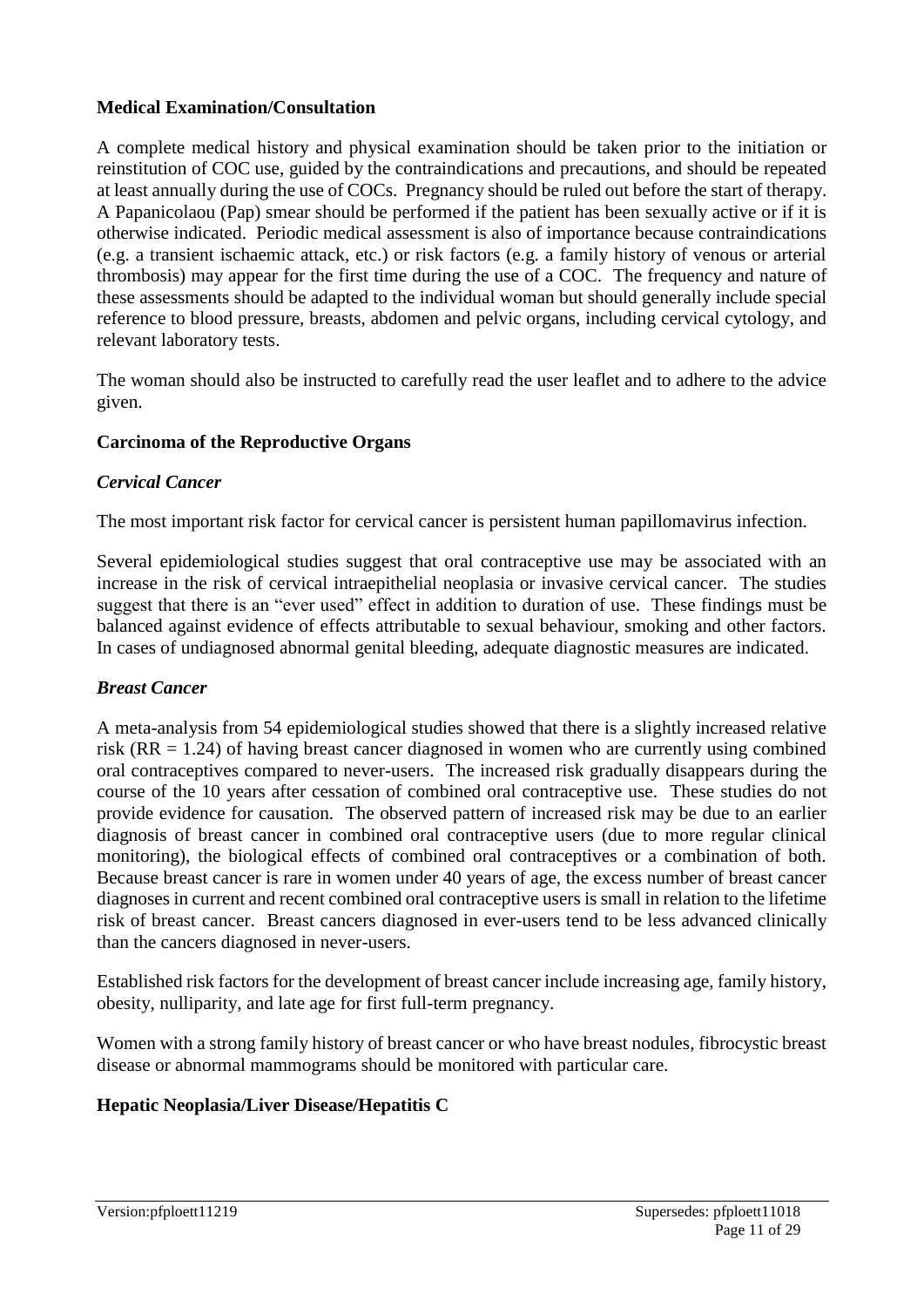In very rare cases hepatic adenomas, and in extremely rare cases, hepatocellular carcinoma may be associated with combined oral contraceptives use. The risk appears to increase with duration of combined oral contraceptive use. Hepatic adenomas may rupture and cause death through intraabdominal haemorrhage. Such lesions may present as an abdominal mass or with the signs and symptoms of an acute abdomen and should be considered if the patient has abdominal pain and tenderness or evidence of intra-abdominal bleeding.

Women with a history of COC-related cholestasis and women who develop cholestasis during pregnancy are more likely to develop cholestasis with COC use. Such patients who use COCs should be carefully monitored, and COC use should be discontinued if cholestasis recurs.

Hepatocellular injury has been reported with combined oral contraceptive use. Early identification of drug-related hepatocellular injury can decrease the severity of hepatotoxicity when the drug is discontinued. If hepatocellular injury is diagnosed, patients should stop their combined oral contraceptive use, use a non-hormonal form of contraception and consult their doctor.

Acute or chronic disturbances of liver function require the discontinuation of combined oral contraceptive use until liver function has returned to normal (see section 4.3, Contraindications).

Steroid hormones may be poorly metabolised in patients with impaired liver function.

## *Hepatitis C*

During clinical trials with patients treated for HCV infections with the medicinal products containing ombitasvir/paritaprevir/ritonavir and dasabuvir with or without ribavirin, transaminase (ALT) elevations higher than 5 times the upper limit of normal (ULN) occurred significantly more frequently in women using ethinylestradiol-containing medications such as COCs (see sections 4.3, Contraindications and 4.5, Interactions With Other Medicines and Other Forms of Interactions**)**.

## **Ocular Lesions**

With the use of combined oral contraceptives, there have been case reports of retinal thrombosis, which may lead to partial or complete loss of vision. Oral contraceptives should be discontinued and the cause immediately evaluated if there are signs or symptoms such as visual changes; onset of proptosis or diplopia; papilloedema, or retinal vascular lesions.

#### **Gallbladder Disease**

Combined oral contraceptives may worsen existing gallbladder disease and may accelerate the development of this disease in previously asymptomatic women.

## **Carbohydrate and Lipid Metabolic Effects**

Evidence from clinical trials with LOETTE indicates that there are no clinically significant changes in carbohydrate metabolism parameters.

Glucose intolerance has been reported in oral contraceptives users. In particular, some progestogens are known to increase insulin secretion and create insulin resistance, while estrogens (>75 micrograms) may create a state of hyperinsulinism. However, in the non-diabetic woman, low dose oral contraceptives appear to have no effect on fasting blood glucose. Women with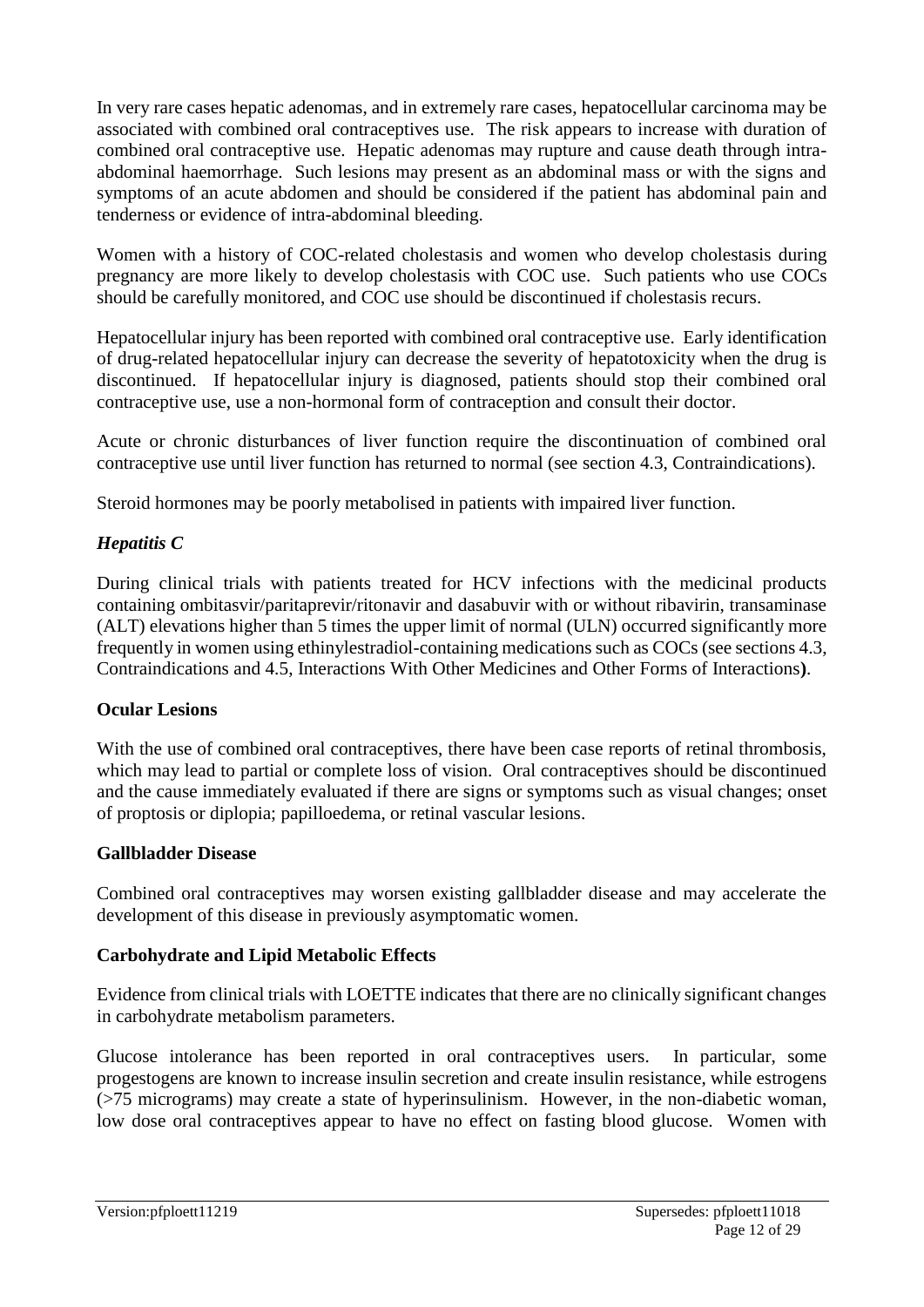impaired glucose tolerance or diabetes mellitus should be carefully monitored while taking oral contraceptives.

A small proportion of women will have adverse lipid changes while taking OCs. Non-hormonal contraception should be considered in women with uncontrolled dyslipidaemias.

A small proportion of women may have persistent hypertriglyceridaemia while taking oral contraceptive tablets. Elevations of plasma triglycerides in combined oral contraceptive users may lead to pancreatitis and other complications.

Estrogens increase serum high-density lipoproteins (HDL cholesterol), whereas a decline in serum HDL cholesterol has been reported with many progestational agents. Some progestogens may elevate low-density lipoprotein (LDL) levels and may render the control of hyperlipidaemias more difficult. The net effect of a combined oral contraceptive depends on the balance achieved between doses of estrogen and progestogen and the nature and absolute amount of progestogen used in the contraceptive. The amount of both hormones should be considered in the choice of acombined oral contraceptive.

Women who are being treated for hyperlipidaemias should be followed closely if they elect to use combined oral contraceptives (see section 4.3, Contraindications).

### **Elevated Blood Pressure**

An increase in blood pressure has been reported in women taking oral contraceptives and this increase is more likely in older oral contraceptive users and with continued use.

In women with hypertension, or a history of hypertension or hypertension-related diseases (including certain renal diseases), another method of contraception may be preferable. If combined oral contraceptives are used in such cases, close monitoring is recommended. If a significant elevation of blood pressure occurs, the drug should be discontinued.

For most women, elevated blood pressure will generally return to baseline after stopping combined oral contraceptives, and there appears to be no difference in the occurrence of hypertension among ever- and never- users.

Combined oral contraceptive use is contraindicated in women with uncontrolled hypertension.

#### **Angioedema**

Exogenous estrogens may induce or exacerbate symptoms of angioedema, particularly in women with hereditary angioedema.

#### **Genital Bleeding**

Breakthrough bleeding and spotting are sometimes encountered in patients on oral contraceptives, especially during the first three months of use. The type and dose of progestogen may be important. If this bleeding persists or recurs, non-hormonal causes should be considered and adequate diagnostic measures taken to rule out malignancy, infection, pregnancy or other conditions. If pathology has been excluded, continued use of LOETTE or a change to another formulation may solve the problem.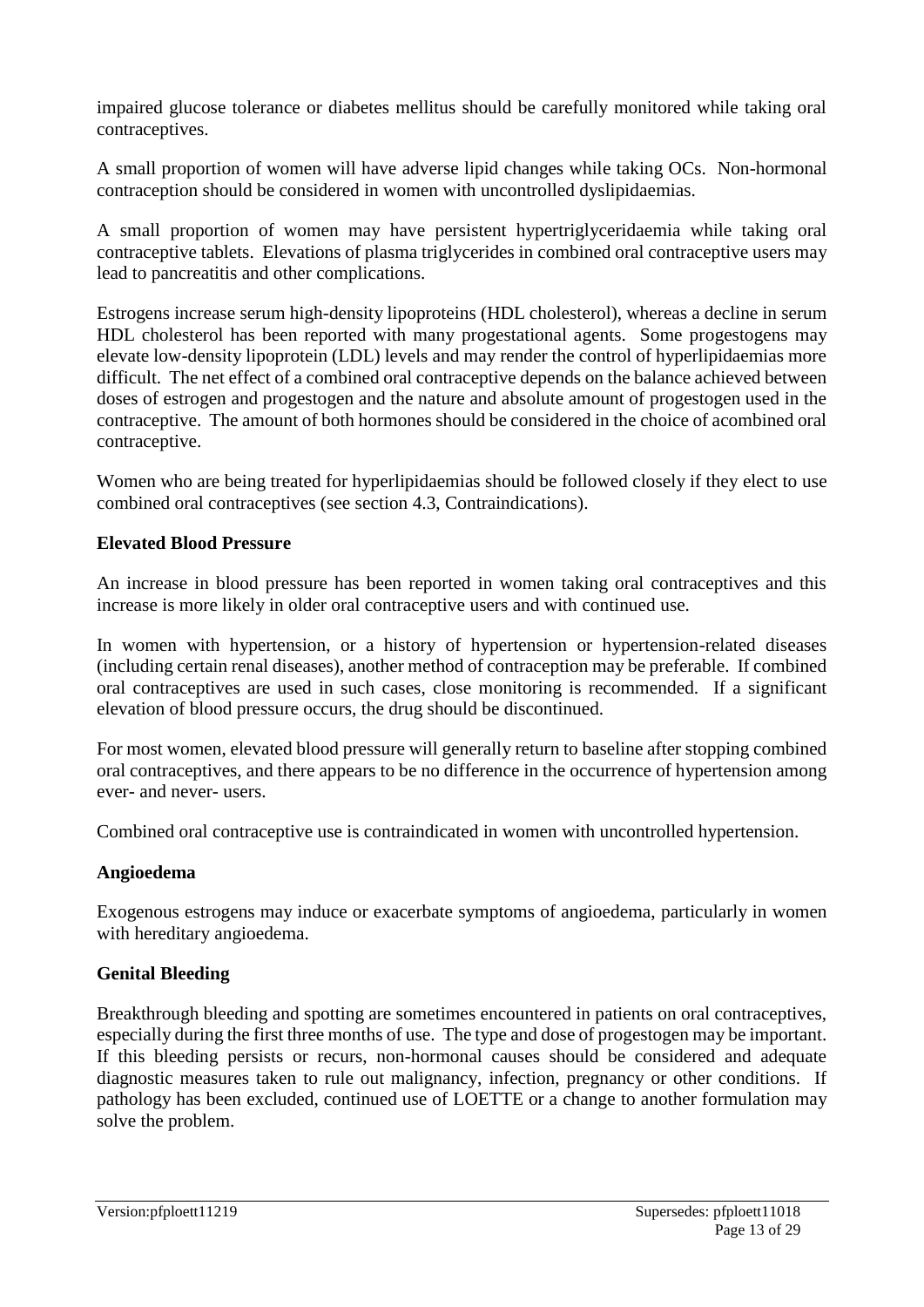In some women, withdrawal bleeding may not occur during the usual inactive tablet interval. If LOETTE has been taken according to directions, it is unlikely that the woman is pregnant. However, if LOETTE has not been taken according to directions prior to the first missed withdrawal bleed or if two consecutive withdrawal bleeds are missed, tablet taking should be discontinued and a non-hormonal back-up method of contraception should be used until the possibility of pregnancy is excluded.

Some women may encounter post-tablet amenorrhoea (possibly with anovulation), or oligomenorrhoea, especially when such a condition was pre-existent.

#### **Precautions for Patients with Other Existing Pathology**

The following conditions have been reported to occur or deteriorate with combined oral contraceptive use: sickle cell anaemia, multiple sclerosis, epilepsy, otosclerosis, herpes gestationis, systemic lupus erythematosus and renal dysfunction, but evidence for an association of these conditions with combined oral contraceptive use is inconclusive. These conditions require careful monitoring during the use of combined oral contraceptives. Deterioration of these conditions may indicate that LOETTE be discontinued. When prescribing combined oral contraceptives for women with any of the above conditions, the risks and benefits of alternate contraceptive methods should be considered.

#### **Vomiting and/or Diarrhoea**

Diarrhoea and/or vomiting may reduce hormone absorption resulting in decreased serum concentrations (see section 4.2, Dose and Method of Administration).

#### **Folate Levels**

Serum folate levels may be depressed by oral contraceptive use. This may be of clinical significance if a woman becomes pregnant shortly after discontinuing oral contraceptives.

#### **Depression**

Patients becoming significantly depressed while taking LOETTE should stop the medication and use an alternative method of contraception in an attempt to determine whether the symptom is drugrelated. Women with a history of depression should be carefully observed and the drug discontinued if depression recurs to a serious degree.

#### **Chloasma**

In predisposed women, use of an oral contraceptive may sometimes cause chloasma, which is aggravated by exposure to the sun. Women who have this tendency should therefore avoid prolonged exposure to the sun.

#### **HIV Infection**

Patients should be counselled that LOETTE does not protect against HIV infection (AIDS) and other sexually transmitted diseases.

#### **Contraceptive Efficacy**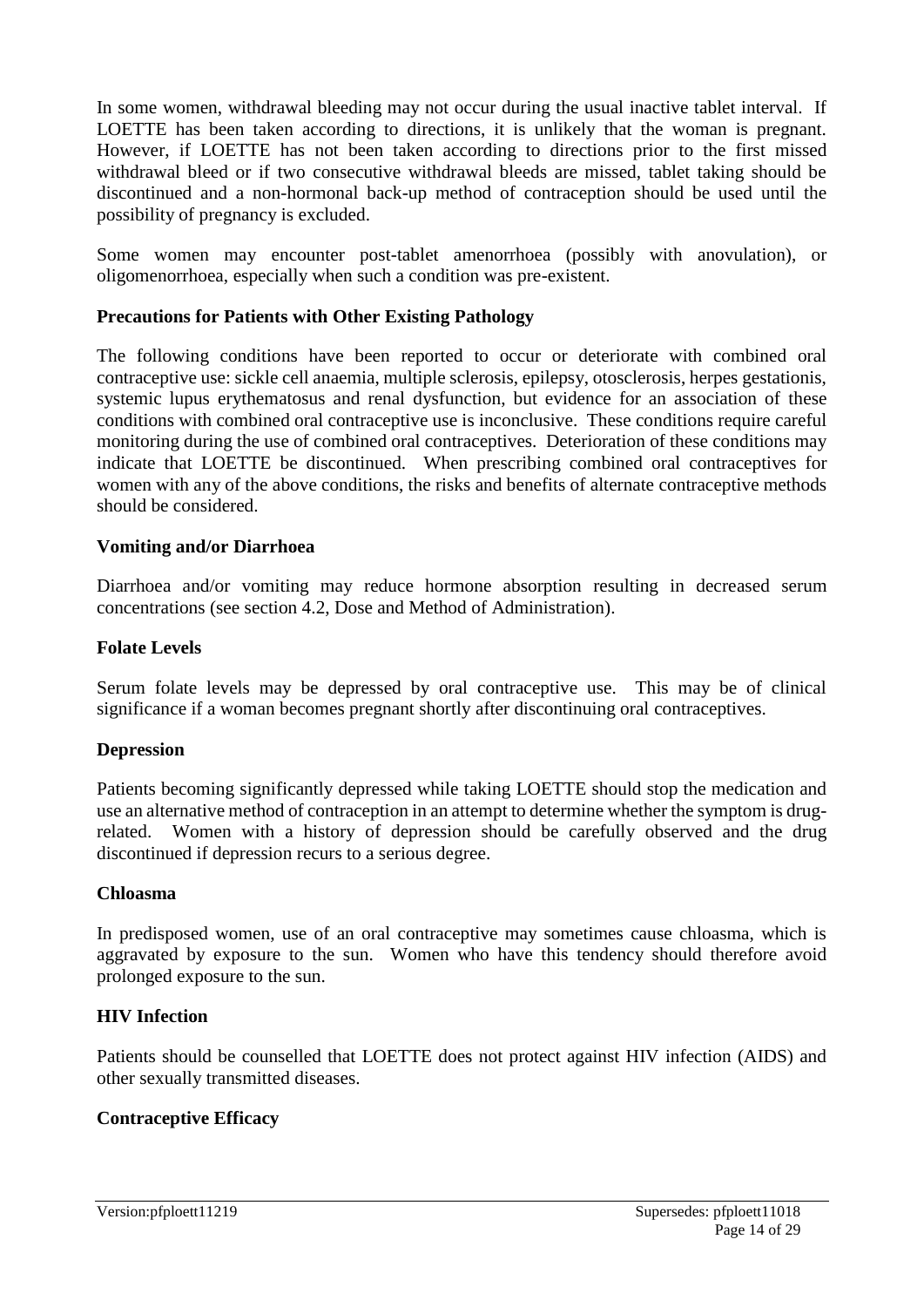LOETTE is a low dose oral contraceptive. To ensure optimal contraceptive efficacy, it is important that LOETTE is taken strictly as directed. A non-hormonal back-up method of contraception (other than the rhythm or temperature methods) should also be used in any instance where the tablets are not taken as directed (see section 4.2, Dose and Method of Administration).

# **Use in the Elderly**

Combined oral contraceptives are not indicated for use in postmenopausal women.

# **Paediatric Use**

Safety and efficacy of combined oral contraceptives have been established in women of reproductive age. Use of these products before menarche is not indicated.

# **Effects on Laboratory Tests**

The use of oral contraceptives may influence the results of certain laboratory tests including:

- Biochemical parameters of liver function (including a decrease in bilirubin and alkaline phosphatase), thyroid function (increased total T3 and T4 due to increased TBG, decreased free T3 resin uptake), adrenal function (increased plasma cortisol, increased cortisol binding globulin,), decreased dehydroepiandrosterone sulfate (DHEAS), and renal function (increased plasma creatinine and creatinine clearance).
- Plasma levels of (carrier) proteins, such as corticosteroid-binding globulin and lipid/lipoprotein fractions.
- Parameters of carbohydrate metabolism.
- Parameters of coagulation and fibrinolysis.
- Decreased serum folate levels.

# **4.5 Interactions with other medicines and other forms of interactions**

Interactions between ethinylestradiol and other substances may lead to decreased or increased ethinylestradiol concentrations, respectively.

Concomitant use with the medicinal products containing ombitasvir/paritaprevir/ritonavir and dasabuvir, with or without ribavirin may increase the risk of ALT elevations (see section 4.3, Contraindications and section 4.4, Special Warnings and Precautions for Use, Hepatic Neoplasia/Liver Disease/Hepatitis C).

Therefore, COC users must switch to an alternative method of contraception (e.g., progestogenonly contraception or non-hormonal methods) prior to starting therapy with anti-viral HCV medicinal products such as ombitasvir, paritaprevir, ritonavir, dasabuvir. COCs can be restarted 2 weeks following completion of treatment with an anti-viral HCV medicinal product.

Decreased ethinylestradiol serum concentrations may cause an increased incidence of breakthrough bleeding and menstrual irregularities and may possibly reduce efficacy of the oral contraceptive.

Examples of substances that may decrease serum ethinylestradiol concentrations include: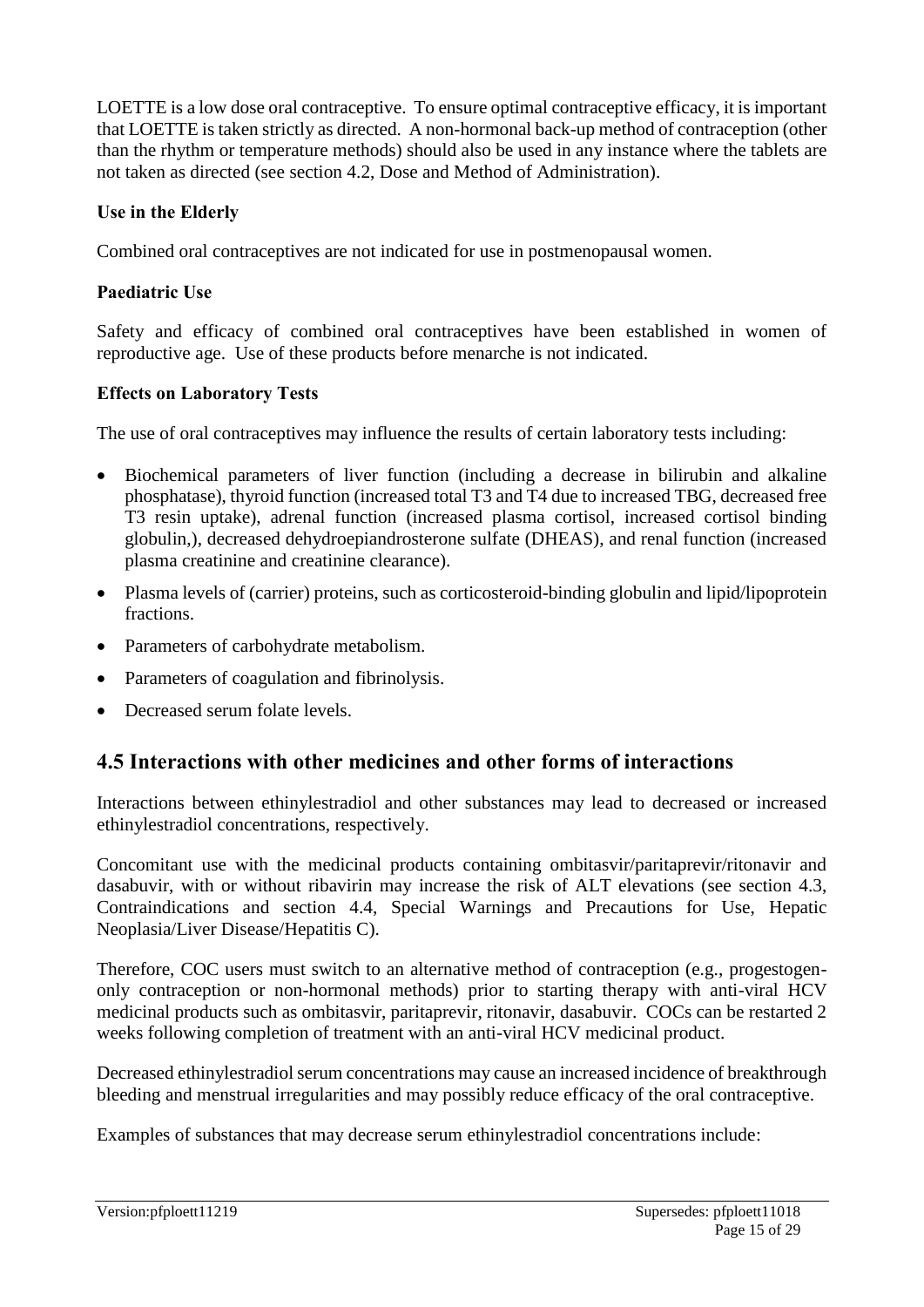- Any substance that reduces gastrointestinal transit time and, therefore, ethinylestradiol absorption.
- Substances that induce hepatic microsomal enzymes, such as rifampicin, phenytoin, carbamazepine, primidone, rifabutin, dexamethasone, griseofulvin, topiramate, some protease inhibitors, modafinil, ritonavir and barbiturates.
- St. John's Wort (*Hypericum perforatum*) may induce hepatic microsomal enzymes, which may result in reduced efficacy of oral contraceptives. This may also result in breakthrough bleeding.
- Certain antibiotics including ampicillin, other penicillins and tetracyclines may reduce the efficacy of oral contraceptives by decreasing enterohepatic circulation of estrogens.

During concomitant use of LOETTE and substances that may lead to decreased ethinylestradiol serum concentrations, it is recommended that a non-hormonal back-up method of contraception (other than the rhythm or temperature methods) be used in addition to the regular intake of LOETTE. In the case of prolonged use of such substances combined oral contraceptives should not be considered the primary contraceptive.

After discontinuation of substances that may lead to decreased ethinylestradiol serum concentrations, use of a non-hormonal back-up method of contraception is recommended for at least 7 days.

Longer use of a back-up method, a minimum of 4 weeks, is advisable after discontinuation of substances that have led to induction of hepatic microsomal enzymes, resulting in decreased ethinylestradiol serum concentrations, such as rifampicin. It may sometimes take several weeks until enzyme induction has completely subsided, depending on dosage, duration of use and rate of elimination of the inducing substance.

There have been reports of pregnancy when COCs were co-administered with certain antibiotics (e.g., ampicillin and other penicillins, tetracyclines).

Examples of substances that may increase serum ethinylestradiol concentrations include:

- Atorvastatin.
- Competitive inhibitors for sulfation in the gastrointestinal wall, such as ascorbic acid (vitamin C) and paracetamol.
- Substances that inhibit cytochrome P-450 3A4 isoenzymes (e.g. itraconazole, fluconazole, and indinavir).

Ethinylestradiol may inactivate certain CYP450 enzymes and may therefore reduce the metabolism of other drugs. It may also induce hepatic drug conjugation, particularly glucuronidation. Accordingly, plasma and tissue concentration may either be increased (e.g. cyclosporin, theophylline, corticosteroids) or decreased (e.g., lamotrigine).

It is not known if there are interactions between oral contraceptives and isotretinoin or topical acne agents.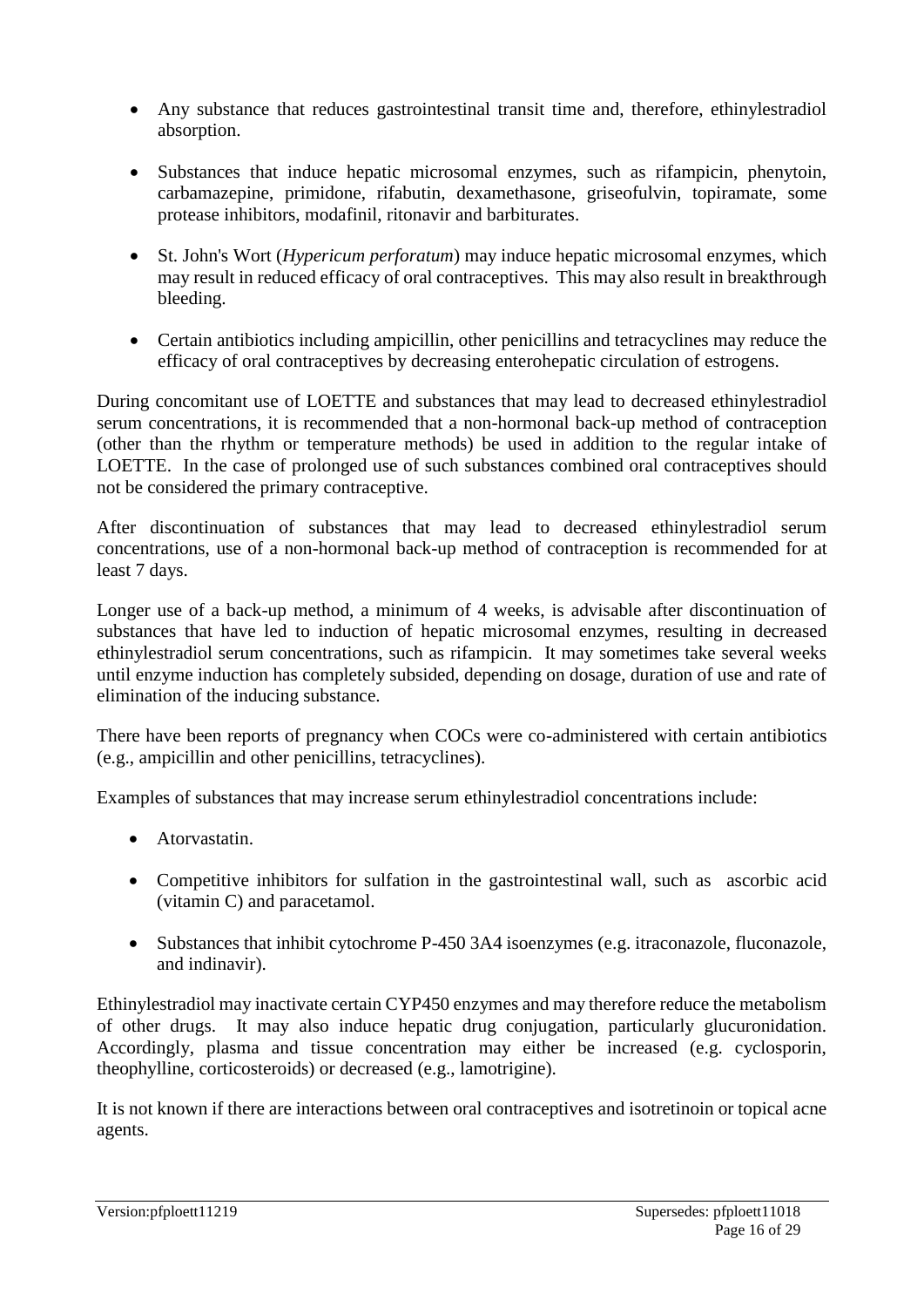The prescribing information of concomitant medications should be consulted to identify potential interactions.

# **4.6 Fertility, pregnancy and lactation**

# **Effects on Fertility**

No data available.

## **Use in Pregnancy**

Category B3.

Pregnancy must be excluded before starting LOETTE. If pregnancy occurs during use of LOETTE, the preparation must be withdrawn immediately.

Oral contraceptives have not been shown to have any deleterious effects on the fetus or to increase the incidence of miscarriage in women who discontinue their use prior to conception.

Studies do not suggest a teratogenic effect when oral contraceptives are taken inadvertently during early pregnancy.

Animal studies have shown that high doses of progestogens can cause masculinisation of the female fetus. The results of these experiments in animals do not seem to be relevant to humans because of the low doses used in oral contraceptives.

### **Use in Lactation**

Estrogen-containing oral contraceptives given in the post-partum period may interfere with lactation. There may be a decrease in the quantity and a change in the composition of the breast milk. Furthermore, small amounts of contraceptive steroids and/or metabolites have been identified in the milk of mothers receiving them. A few adverse effects on the child have been reported, including jaundice and breast enlargement. The use of estrogen-containing oral contraceptives should be deferred until the infant has been completely weaned.

# **4.7 Effect on ability to drive and use machines**

The effects of this medicine on a person's ability to drive and use machines were not assessed as part of its registration.

# **4.8 Adverse effects (undesirable effects)**

Use of combined oral contraceptives has been associated with increased risk of the following:

Arterial and venous thrombotic and thromboembolic events, including myocardial infarction, stroke, venous thrombosis, transient ischemic attack and pulmonary embolism.

Cervical intraepithelial neoplasia and cervical cancer.

Breast cancer diagnosis.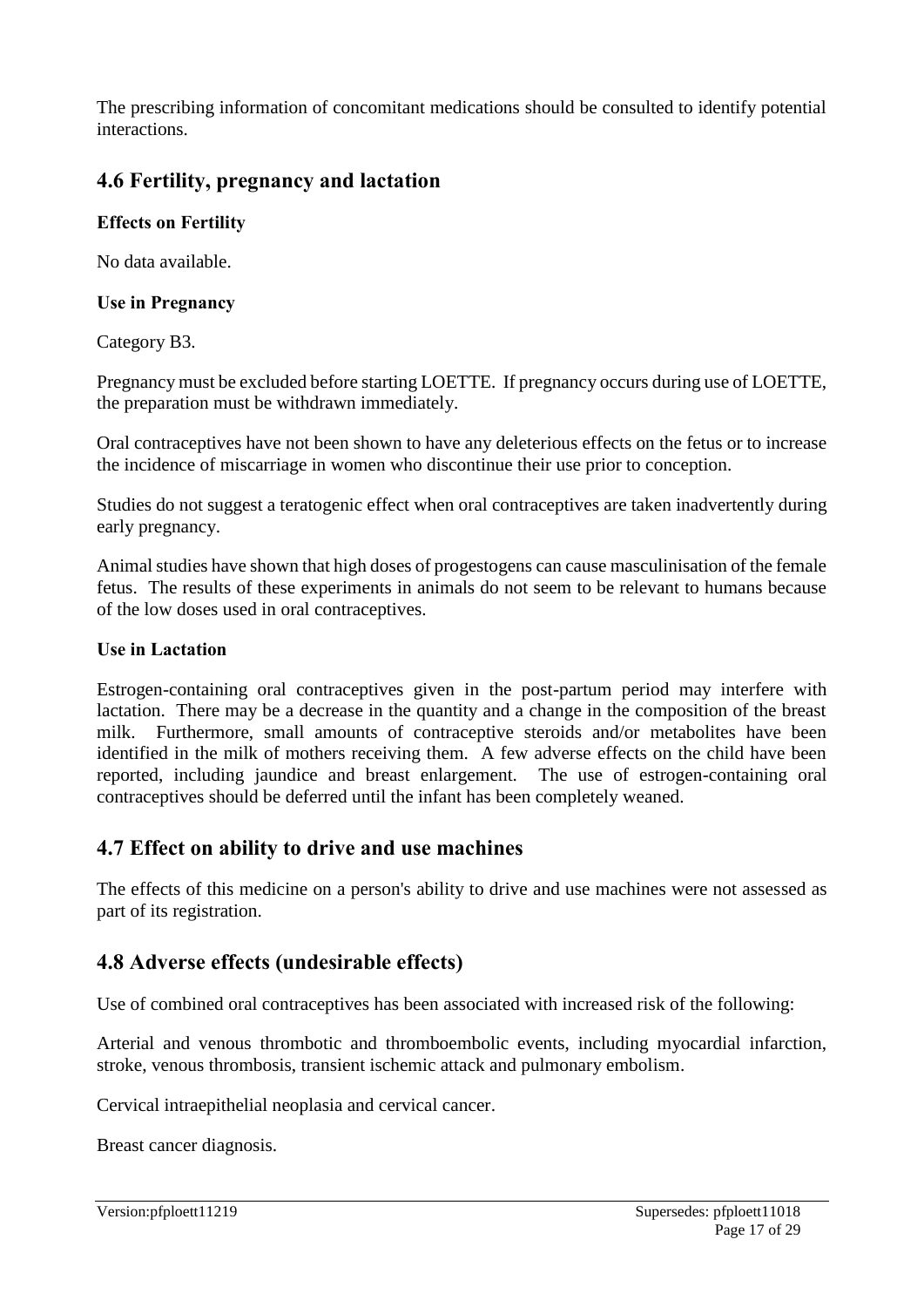Benign hepatic tumours (e.g. focal nodular hyperplasia, hepatic adenomas).

Other adverse reactions, per CIOMS frequency categories, are listed below:

| Very Common: | $\geq 10\%$        |
|--------------|--------------------|
| Common:      | $>1\%$ and $<10\%$ |
| Uncommon:    | ≥0.1\% and <1\%    |
| Rare:        | ≥0.01\% and <0.1\% |
| Very Rare:   | $<0.01\%$ .        |

#### **Adverse Reactions by Body System**

# **Infections and Infestations** Common Vaginitis, including candidiasis. **Neoplasms benign, malignant, and unspecified** Very Rare Hepatic adenomas, hepatocellular carcinomas. **Vascular Disorders** Very Rare Aggravation of varicose veins. **Gastro-intestinal Disorders** Common Nausea, vomiting, abdominal pain Uncommon Abdominal cramps, bloating Very Rare Pancreatitis; ischaemic colitis Unknown Inflammatory bowel disease (Crohn's disease, ulcerative colitis). **Hepato-biliary Disorders** Rare Cholestatic jaundice Very Rare Gallbladder disease, including gallstones\* Unknown Hepatocellular injury (e.g. hepatitis, hepatic function abnormal). **Metabolism and Nutrition Disorders** Uncommon Changes in appetite (increase or decrease) Rare Glucose intolerance Very Rare Exacerbation of porphyria.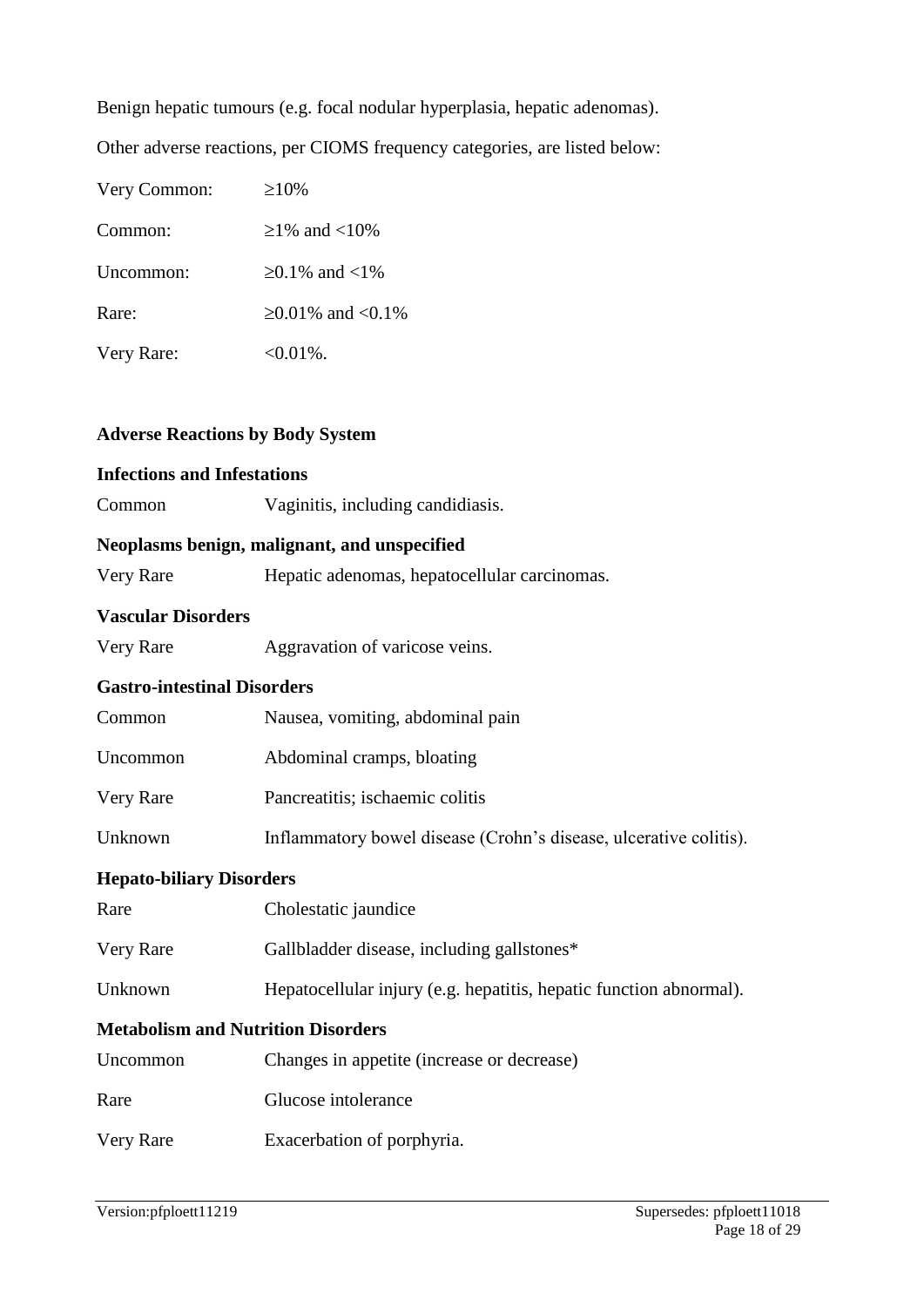# **Psychiatric Disorders**

| Common |  |  |  | Mood changes, including depression, changes in libido. |
|--------|--|--|--|--------------------------------------------------------|
|--------|--|--|--|--------------------------------------------------------|

#### **Nervous Disorders**

| Very Common                                   | Headache, including migraines |
|-----------------------------------------------|-------------------------------|
| Common                                        | Nervousness, dizziness        |
| Very Rare                                     | Exacerbation of chorea.       |
| <b>Skin and Subcutaneous Tissue Disorders</b> |                               |
| mmon                                          | Acne                          |

| COMMITTON                          | AUIC                                                                                                                                                      |
|------------------------------------|-----------------------------------------------------------------------------------------------------------------------------------------------------------|
| Uncommon                           | Rash, chloasma (melasma), which may persist, hirsutism, alopecia                                                                                          |
| Rare                               | Erythema nodosum                                                                                                                                          |
| Very Rare                          | Erythema multiforme.                                                                                                                                      |
| <b>Eye Disorders</b>               |                                                                                                                                                           |
| Rare                               | Intolerance to contact lenses                                                                                                                             |
| Very Rare                          | Optic neuritis**, retinal vascular thrombosis.                                                                                                            |
|                                    | <b>Reproductive System and Breast Disorders</b>                                                                                                           |
| Very Common                        | Metrorrhagia (breakthrough bleeding/spotting)                                                                                                             |
| Common                             | Breast pain, tenderness, enlargement, secretion, dysmenorrhoea, change in<br>menstrual flow, change in cervical ectropian and secretion, amenorrhoea.     |
| <b>Renal and Urinary Disorders</b> |                                                                                                                                                           |
| Very Rare                          | Haemolytic uraemic syndrome.                                                                                                                              |
| <b>Immune System Disorders</b>     |                                                                                                                                                           |
| Rare                               | Anaphylactic/anaphylactoid reactions including very rare cases of urticaria,<br>angioedema and severe reactions with respiratory and circulatory symptoms |
| Very Rare                          | Exacerbation of systemic lupus erythematosus.                                                                                                             |
|                                    | <b>General Disorders and Administration Site Conditions</b>                                                                                               |
| Common                             | Fluid retention/oedema.                                                                                                                                   |
| <b>Investigations</b>              |                                                                                                                                                           |
| Common                             | Changes in weight (increase or decrease)                                                                                                                  |
| Uncommon                           | Increase in blood pressure, changes in serum lipid levels, including<br>hypertriglyceridaemia                                                             |
|                                    |                                                                                                                                                           |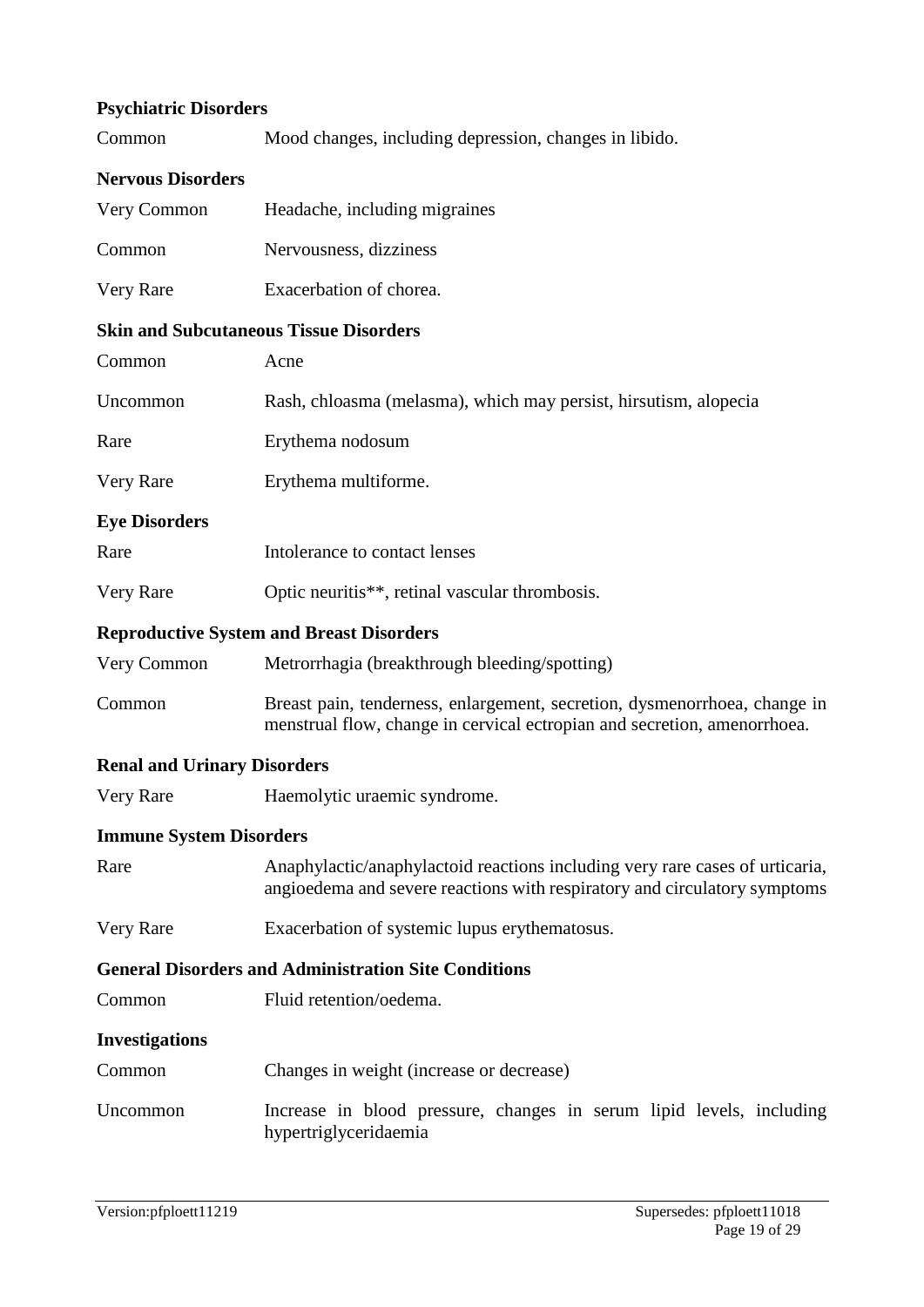Rare Decrease in serum folate levels<sup>\*\*\*</sup>.

- Oral contraceptives may worsen existing gallbladder disease and may accelerate the development of this disease in previously asymptomatic women.
- \*\* Optic neuritis may lead to partial or complete loss of vision.
- \*\*\* Serum folate levels may be depressed by oral contraceptive therapy.

The most serious adverse reactions associated with the use of oral contraceptives are indicated under section 4.3, Contraindications and section 4.4, Special Warnings and Precautions for Use).

### **Reporting Suspected Adverse Effects**

Reporting suspected adverse reactions after registration of the medicinal product is important. It allows continued monitoring of the benefit-risk balance of the medicinal product. Healthcare professionals are asked to report any suspected adverse reactions at [www.tga.gov.au/reporting](http://www.tga.gov.au/reporting-problems)[problems.](http://www.tga.gov.au/reporting-problems)

# **4.9 Overdose**

#### **Signs and Symptoms**

Symptoms of oral contraceptive overdose in adults and children may include nausea, vomiting breast tenderness, dizziness, abdominal pain, drowsiness/fatigue; withdrawal bleeding may occur in females. In children, serious ill effects have not been reported following large doses of oral contraceptives.

#### **Recommended Treatment**

Treatment of overdose, if necessary, is directed to the symptoms.

For information on the management of overdose, contact the Poisons Information Centre on 13 11 26 (Australia).

# **5. PHARMACOLOGICAL PROPERTIES**

## **5.1 Pharmacodynamic properties**

#### **Mechanism of Action**

#### *Oral Contraception*

The contraceptive effects of the hormonal components contained in LOETTE are based on the inhibition of ovulation (by suppression of gonadotropin release) and are believed to include changes in the cervical mucus, which increase the difficulty of sperm penetration into the uterus. Additionally, changes could be expected in the endometrium that may reduce the likelihood of implantation.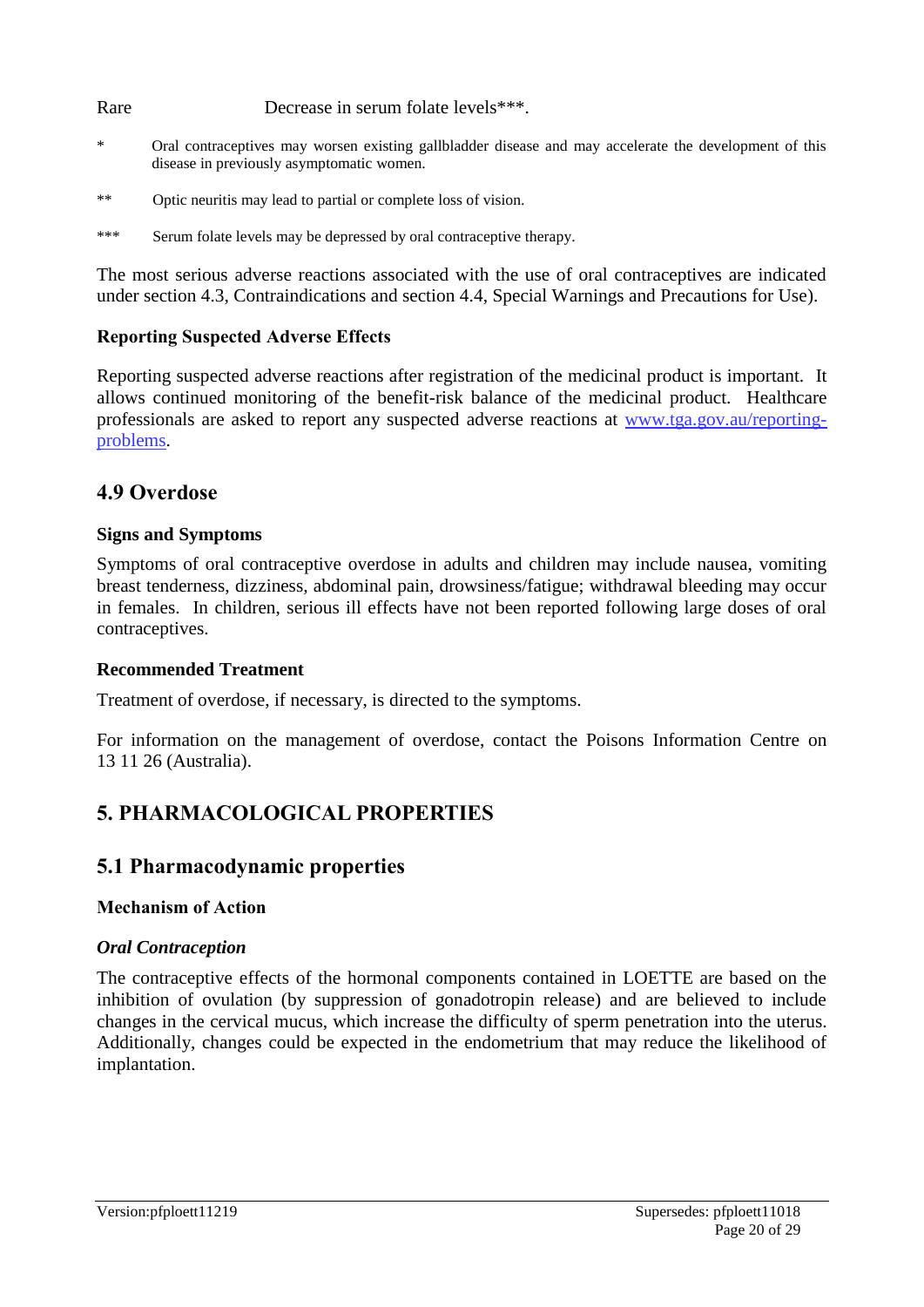## *Acne*

Acne treatment with LOETTE is based on estrogen-induced increases in sex hormone binding globulin (SHBG). Because testosterone binds to SHBG, bioavailable testosterone is reduced. In addition, LOETTE suppresses gonadotropin production, leading to decreased ovarian production of androgens, including androstenedione. Serum levels of 3 a-androstenediol glucuronide (a marker of peripheral 5 a-reductase activity) are also reduced. These biochemical changes produced by the co-administration of levonorgestrel and ethinyl oestradiol are associated with improvement of acne in otherwise healthy women.

# **Clinical Trials**

## *Contraception*

An ongoing open-label, non-comparative multi-centre phase III clinical study was conducted in 1,447 women receiving LOETTE for a planned individual maximum of 36 cycles. Six cycles were completed by 789 women. Of 7,720 cycles of exposure that were evaluated for efficacy, a total of 5 pregnancies were reported. This represents an overall user-efficacy (typical user-efficacy) pregnancy rate of 0.84 per 100 woman-years (over 99% effective at preventing pregnancy). This rate includes patients who missed up to 5 non-consecutive pills per cycle or up to 3 consecutive pills per cycle.

The overall user-efficacy pregnancy rates for LOETTE and other forms of contraception from a number of non-comparative trials based on historical data are given below:

| Oral Contraceptive          | Overall user-efficacy | Effectiveness*          |
|-----------------------------|-----------------------|-------------------------|
|                             | (Pearl Index)         | at Preventing Pregnancy |
| <b>LOETTE</b>               |                       |                         |
| $100 \mu$ g levonorgestrel  | 0.84                  | 99.16%                  |
| $20 \mu$ g ethinylestradiol |                       |                         |
| 150 µg levonorgestrel       | $0.30 - 0.35$         | 99.65% -99.7%           |
| $30 \mu$ g ethinylestradiol |                       |                         |
| 30 µg levonorgestrel        | $0.30 - 3.0$          | $97.00\% - 99.7\%$      |

\* 100% - (Pearl Index) = User effectiveness per 100-woman years (e.g. if 100 women took oral contraceptive tablets for 1 year the chance of an accidental pregnancy would be less than 1%).

Whilst the contraceptive efficacy of LOETTE is 99.16%, compared historically with the contraceptive efficacy of 99.7% for 150µg levonorgestrel/30µg ethinylestradiol tablets, this represents a 2-fold increase in the risk of pregnancy.

Cycle control was also evaluated by analysing cycle characteristics such as duration and intensity of withdrawal bleeding and the incidence of breakthrough bleeding and amenorrhoea. A total of 7,508 cycles were valid for cycle control analysis; the overall incidence of inter menstrual bleeding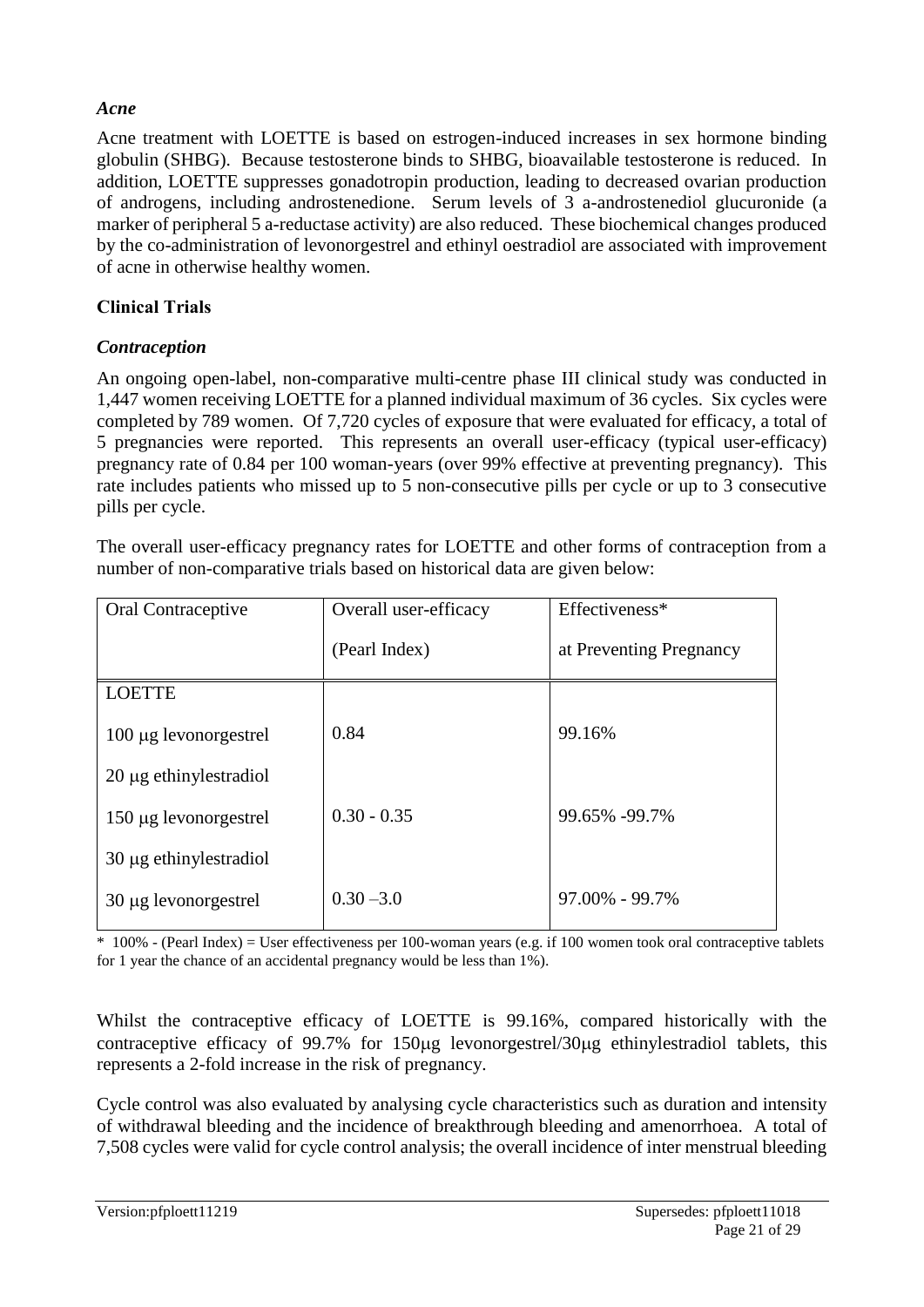was low. Although there was no comparative study of the cycle control of LOETTE compared with higher dosage oral contraceptives, cycle control data from historical studies with oral contraceptives containing higher doses of ethinylestradiol and levonorgestrel are given in the table below.

| Dose*/<br>Study               | Number<br>of<br>women | Number<br>of cycles | Breakthrough<br>bleeding<br>(% cycles) | Spotting<br>(% cycles) | Amenorrhoea<br>(% cycles) | Cycle<br>length<br>(days)   | Mean length<br>of<br>menstruation<br>(days) |
|-------------------------------|-----------------------|---------------------|----------------------------------------|------------------------|---------------------------|-----------------------------|---------------------------------------------|
| 100/20<br>Loette<br>(6 cycle) | 1447                  | 7508                | 4.3                                    | 12.1                   | 2.6                       | $26 - 30$                   | 4.8                                         |
| 150/30                        | 1130                  | 11064               | 6.0                                    | 7.7                    | 1.8                       | $26 - 30$<br>(mean<br>28.5) | 4.3                                         |
| 150/30                        | 325                   | 3445                | $0.7\,$                                | 2.7                    | 0.6                       | 27-29                       |                                             |

\* Dose levonorgestrel  $(\mu g)$ / ethinylestradiol  $(\mu g)$ . Note that the definitions of bleeding in these studies are not necessarily the same.

The length of withdrawal bleeding was 3 to 7 days in 86% of cycles (mean 4.8 days), and the mean intensity was light for the most common episode length (4 to 6 days). The mean cycle length, excluding cycle 1, was 29.1 days, and 90% of the cycles ranged in duration from 26 to 30 days. The cycle control for LOETTE remains consistent with these values over time.

## *Acne*

Two (2) randomised, double blind, placebo-controlled, 6-cycle, multicentre, phase III clinical studies were done to evaluate the efficacy and safety of levonorgestrel/ethinylestradiol (LNG/EE) 100g/20g for the treatment of moderate acne. Study 1 was conducted at 12 sites in the United States and at 1 site each in Canada and Australia, and study 2 was conducted at 18 sites in the United States. Patients in studies 1 and 2 were randomly assigned to receive 28-day packs of either LNG/EE or placebo tablets. Those in the LNG/EE group received active tablets for 21 consecutive days and inert tablets for the subsequent 7 days. The study medication was taken for up to 6 cycles during the studies. Moderate acne was defined in the clinical trials as a total facial count of 6-200 non-inflammatory lesions (comedones), 10-75 inflammatory lesions (papules and pustules) and 0- 5 nodules.

In both studies, LNG/EE treatment consistently produced greater mean reductions in lesion counts than placebo treatment. Generally, the differences between treatment groups became apparent at cycles 2 or 3 and increased over time, becoming significant at cycles 4, 5 or 6. The combined clinical global assessment results showed that a significantly greater percentage of patients in the LNG/EE treatment group than in the placebo group rated clear or mild at end-of-study (EOS).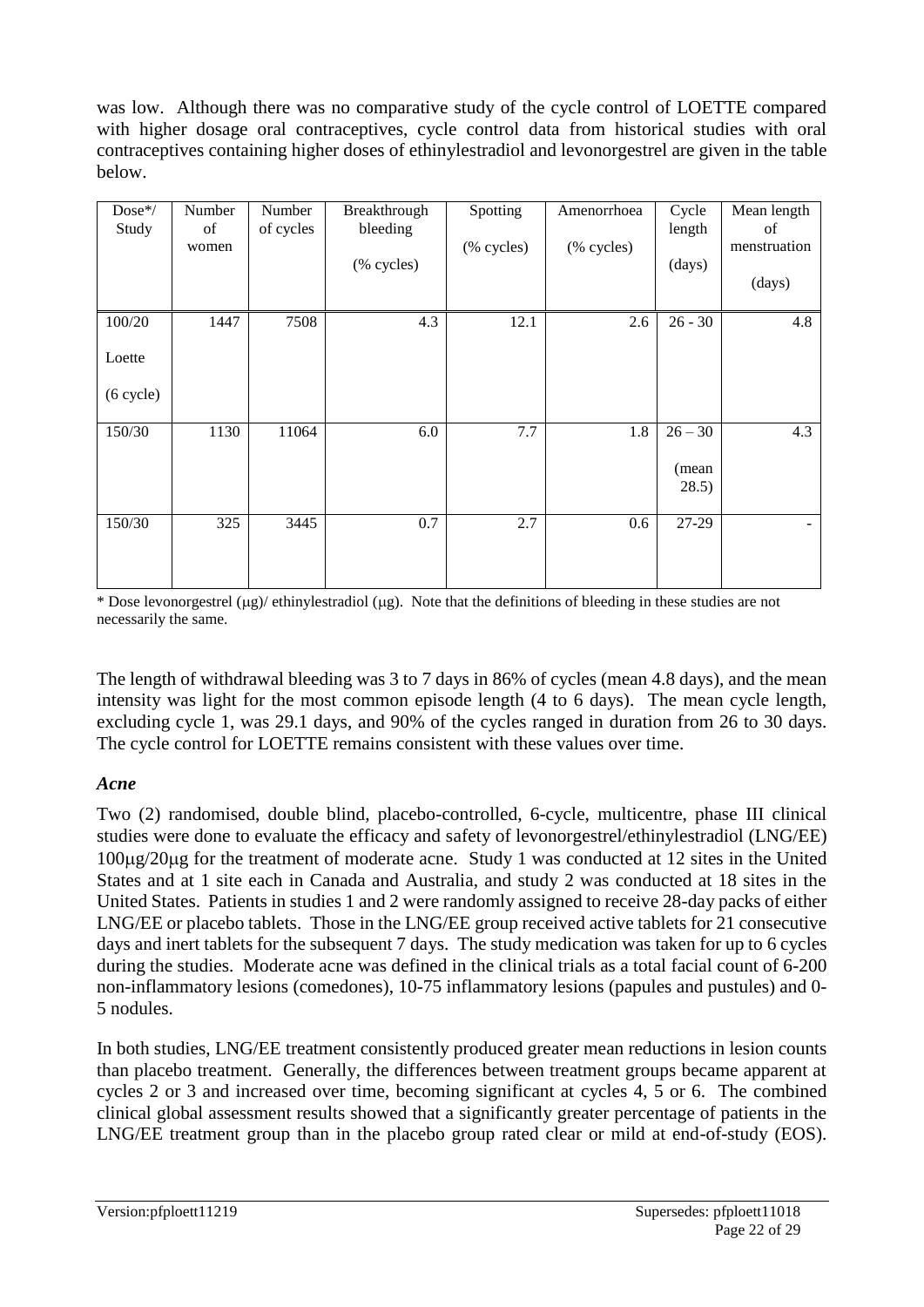Mean percentage changes in the total inflammatory, total non-inflammatory, total lesion counts and clinical global assessment (mild or clear) at EOS compared with baseline for each individual study, as well as pooled data, are shown in the table below.

# **Analysis of Inflammatory, Non-inflammatory, Total Lesion Counts and Clinical Global Assessment from Baseline to End-Of-Study (EOS)**

| Parameter                           | Time                  | $\ensuremath{\mathrm{LNG}/\mathrm{EE}}$ | Placebo     | Difference              |
|-------------------------------------|-----------------------|-----------------------------------------|-------------|-------------------------|
|                                     |                       |                                         |             | $p$ -value <sup>1</sup> |
| <b>Study 1</b>                      |                       | $n = 174$                               | $n = 176$   |                         |
| Inflammatory<br><b>Lesion Count</b> | <b>Baseline</b>       | $20 + 11$                               | $20 \pm 15$ | 0.11                    |
|                                     | End-of-study<br>(EOS) | $12 + 10$                               | $15 + 24$   |                         |
|                                     | Change                | $-33%$                                  | $-25%$      |                         |
| Non-<br>inflammatory                | <b>Baseline</b>       | $51 \pm 67$                             | 43±42       | 0.16                    |
| <b>Lesion Count</b>                 | End-of-study          | $30 \pm 28$                             | $32 + 27$   |                         |
|                                     | Change                | $-21%$                                  | $-13%$      |                         |
| Lesion<br>Total<br>Count            | <b>Baseline</b>       | $71 + 70$                               | $63 + 52$   | $0.02*$                 |
|                                     | End-of-study          | $42 + 32$                               | $46 + 38$   |                         |
|                                     | Change                | $-30%$                                  | $-20%$      |                         |
| Clinical<br>Global                  | <b>Baseline</b>       | 12%                                     | 8.3%        | 0.25                    |
| Assessment -<br>mild or clear       | End-of-study          | 47%                                     | 42%         |                         |
| <b>Study 2</b>                      |                       | $n = 185$                               | $n = 186$   |                         |
| Inflammatory<br><b>Lesion Count</b> | <b>Baseline</b>       | $22 \pm 12$                             | $22 + 11$   | $0.04*$                 |
|                                     | End-of-study          | $14 + 12$                               | $16 + 14$   |                         |
|                                     | Change                | $-32%$                                  | $-22%$      |                         |
| Non-<br>inflammatory                | <b>Baseline</b>       | 50±52                                   | 47±43       | $0.05*$                 |
| <b>Lesion Count</b>                 | End-of-study          | 44±67                                   | 49±67       |                         |
|                                     | Change                | $-13%$                                  | $+4%$       |                         |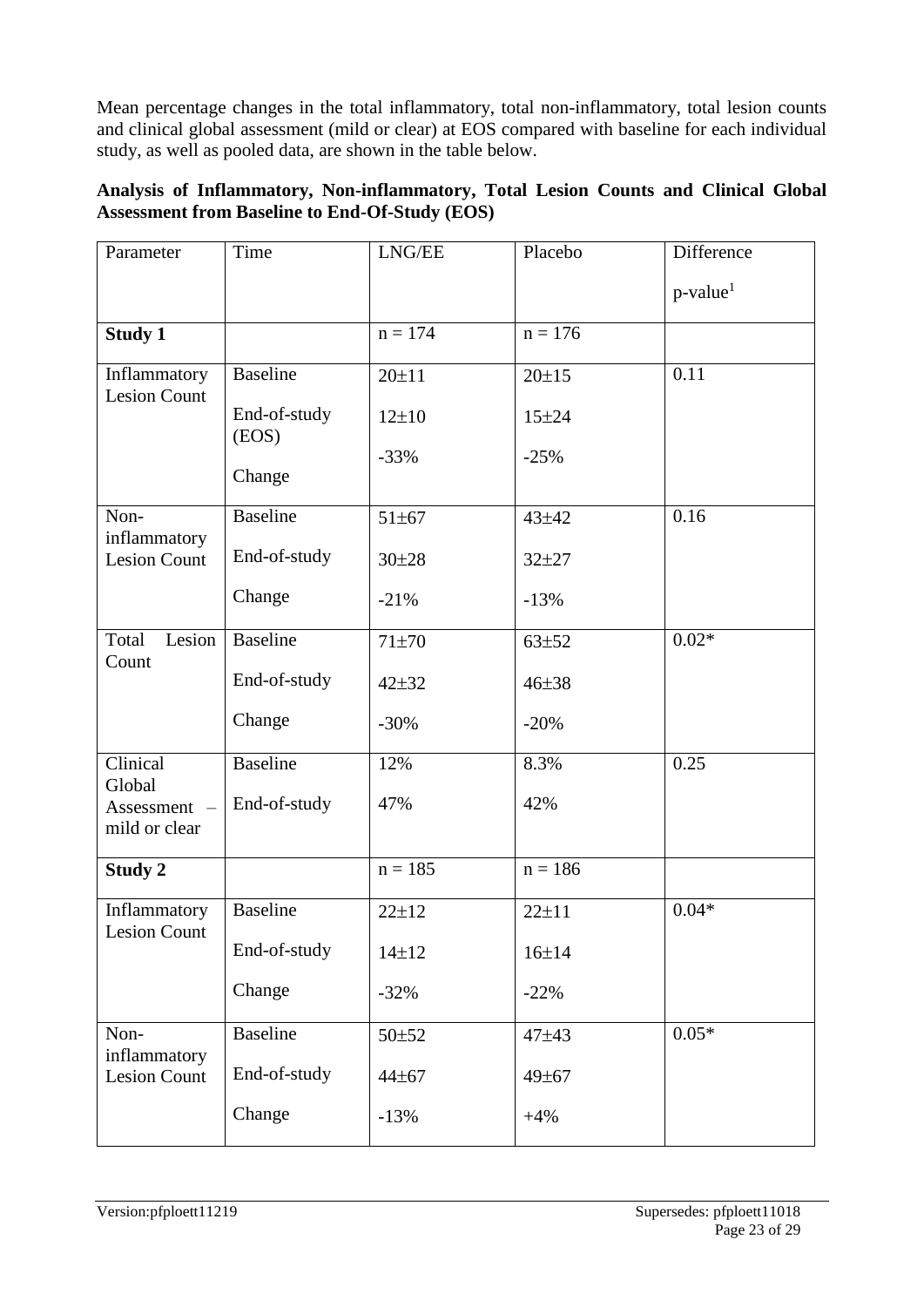| Total<br>Lesion                     | Baseline        | $72 + 56$   | 69±47       | $0.02*$  |
|-------------------------------------|-----------------|-------------|-------------|----------|
| Count                               | End-of-study    | 44±67       | 65±72       |          |
|                                     |                 |             |             |          |
|                                     | Change          | $-23%$      | $-9%$       |          |
| Clinical                            | <b>Baseline</b> | 11%         | 12%         | $0.02*$  |
| Global                              | End-of-study    | 48%         | 38%         |          |
| Assessment -<br>mild or clear       |                 |             |             |          |
|                                     |                 |             |             |          |
| Pooled                              |                 | $n = 359$   | $n = 362$   |          |
| Inflammatory                        | <b>Baseline</b> | $21 \pm 11$ | $21 \pm 13$ | $0.01*$  |
| <b>Lesion Count</b>                 | End-of-study    | $13 + 11$   | $15 + 20$   |          |
|                                     | Change          | $-32%$      | $-24%$      |          |
| Non-                                | Baseline        | 51±60       | 45±43       | $0.02*$  |
| inflammatory<br><b>Lesion Count</b> | End-of-study    | $37 + 53$   | $41 + 53$   |          |
|                                     | Change          | $-17%$      | $-4%$       |          |
| Lesion<br>Total<br>Count            | <b>Baseline</b> | $72 \pm 63$ | 66±50       | $0.001*$ |
|                                     | End-of-study    | 50±58       | 56±59       |          |
|                                     | Change          | $-26%$      | $-14%$      |          |
| Clinical                            | <b>Baseline</b> | 11%         | 10%         | $0.01*$  |
| Global<br>Assessment -              | End-of-study    | 48%         | 40%         |          |
| mild or clear                       | Change          |             |             |          |

\*significant

 $1 =$  Between-group difference based on mean change adjusted for baseline, study centre, antibiotic use and weight. \*EOS uses the last observation point for each patient. For patients who withdrew from the study before taking study medication, the baseline value was used in the analysis.

Furthermore, there was no statistically significant difference between measured mean weight gain from baseline to end of study (up to 6 cycles) in women treated with LNG/EE ( $0.72 \pm 2.64$  kg) and women treated with placebo ( $0.51 \pm 2.77$  kg).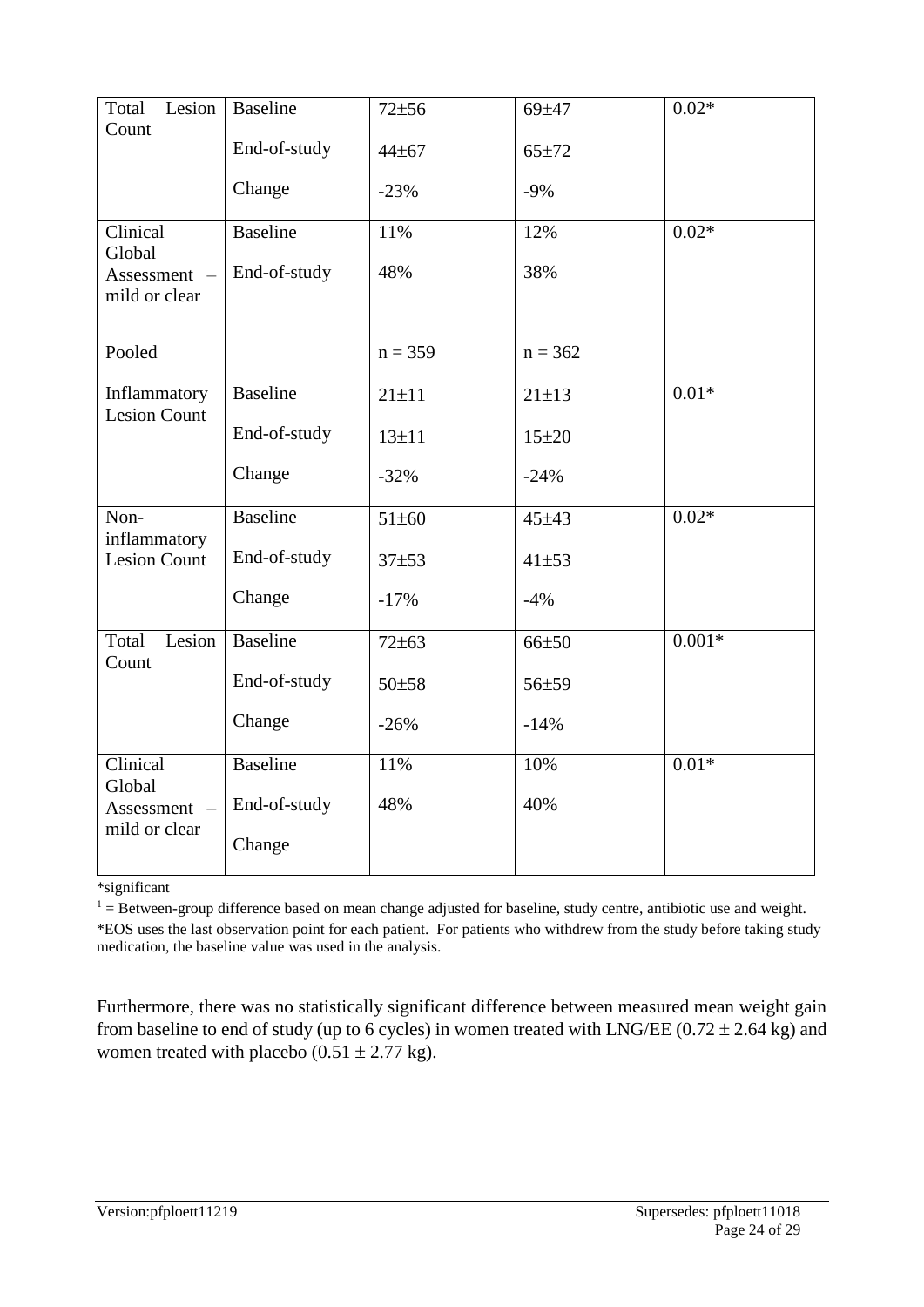# **5.2 Pharmacokinetic properties**

# **Absorption**

No specific investigation of the absolute bioavailability of LOETTE in humans has been conducted. However, literature indicates that levonorgestrel is rapidly and completely absorbed after oral sugar coated tablet administration (bioavailability about 100%) and is not subject to first-pass metabolism. Ethinylestradiol is rapidly and almost completely absorbed from the gastrointestinal tract but due to first-pass metabolism in gut mucosa and liver, the bioavailability of ethinylestradiol is between 38% and 48%, with marked inter-individual variation.

After a single dose of LOETTE to 22 women under fasting conditions, maximum serum concentrations of levonorgestrel are  $2.8 \pm 0.9$  ng/mL (mean  $\pm$  SD) at 1.6  $\pm$  0.9 hours. At steady state, attained from day 19 onwards, maximum levonorgestrel concentrations of  $6.0 \pm 2.7$  ng/mL are reached at  $1.5 \pm 0.5$  hours after the daily dose. The minimum serum levels of levonorgestrel at steady state are  $1.9 \pm 1.0$  ng/mL. Observed levonorgestrel concentrations increased from day 1 (single dose) to days 6 and 21 (multiple doses) by 34% and 96%, respectively. Unbound levonorgestrel concentrations increased from day 1 to days 6 and 21 by 25% and 83%, respectively. The kinetics of total levonorgestrel are nonlinear due to an increase in binding of levonorgestrel to sex hormone binding globulin (SHBG), which is attributed to increased SHBG levels that are induced by the daily administration of ethinylestradiol.

Following a single dose, maximum serum concentrations of ethinylestradiol of  $62 \pm 21$  pg/mL are reached at  $1.5 \pm 0.5$  hours. At steady state, attained from at least day 6 onwards, maximum concentrations of ethinylestradiol were  $77 \pm 30$  pg/mL and were reached at  $1.3 \pm 0.7$  hours after the daily dose. The minimum serum levels of ethinylestradiol at steady state are  $10.5 \pm 5.1$  pg/mL. Ethinylestradiol concentrations did not increase from days 1 to 6, but did increase by 19% from days 1 to 21.

# **Distribution**

Levonorgestrel in serum is primarily bound to SHBG. Ethinylestradiol is about 97% bound to plasma albumin. Ethinylestradiol does not bind to SHBG, but induces SHBG synthesis.

# **Metabolism**

*Levonorgestrel:* Extensive reduction of the  $\alpha$ ,  $\beta$ -unsaturated ketone in ring A occurs, in addition to hydroxylation at carbons 2 and 16 to form dihydro and tetrahydro reduced products. Metabolites may circulate as sulfates or glucuronides; however most of the metabolites that circulate in the blood are sulfates of  $3\alpha$ ,  $5\beta$ -tetrahydro-levonorgestrel. There are also large amounts of unconjugated levonorgestrel in the circulation with small amounts of unconjugated and /or conjugated forms of  $3\alpha$ ,  $5\beta$ -tetrahydrolevonorgestrel and  $16\beta$ -hydroxylevonorgestrel. Excretion occurs predominantly in the form of glucuronides.

*Ethinylestradiol:* Cytochrome P450 enzymes (CYP3A4) in the liver are responsible for the 2 hydroxylation that is the major oxidative reaction. The 2-hydroxy metabolite is further transformed by methylation and glucuronidation prior to urinary and faecal excretion. Levels of Cytochrome P450 (CYP3A4) vary widely among individuals and may explain the variation in rates of ethinylestradiol 2-hydroxylation. Ethinylestradiol is excreted in the urine and faeces as glucuronide and sulfate conjugates, and undergoes enterohepatic circulation.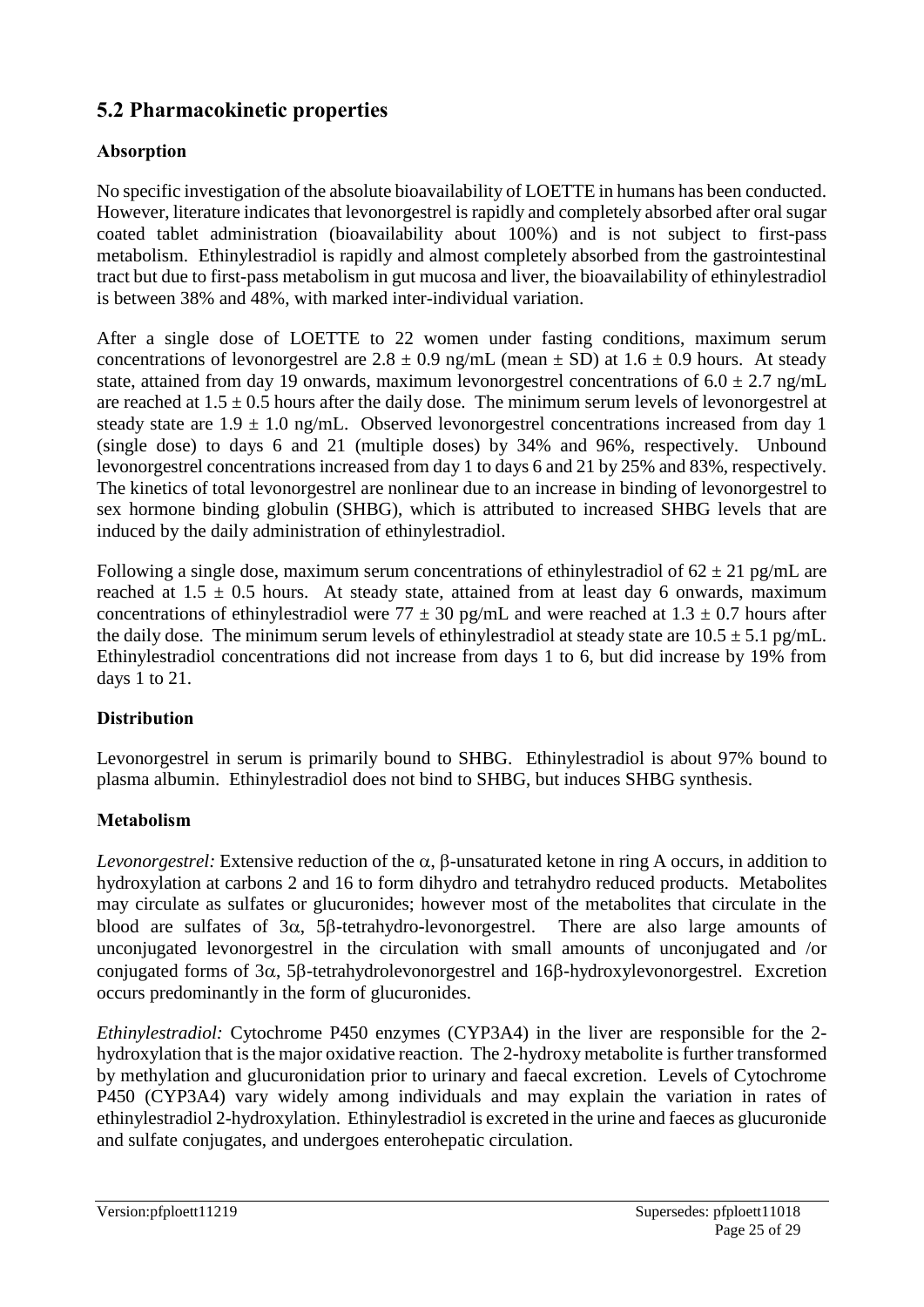## **Elimination**

The elimination half-life for levonorgestrel is approximately  $36 \pm 13$  hours at steady state. Levonorgestrel and its metabolites are primarily excreted in the urine (40% to 68%) and about 16% to 48% are excreted in faeces. The elimination half-life of ethinylestradiol is  $18 \pm 4.7$  hours at steady state.

# **5.3 Preclinical safety data**

### **Genotoxicity**

There is some evidence in the literature suggesting that estrogens may be weakly genotoxic at high doses. Ethinylestradiol was negative in studies for DNA-adduct formation in cultured human liver slices and in assays for gene mutations (bacterial or mammalian cells *in vitro*) and gave equivocal results in assays for chromosomal damage (clastogenic effects were not consistently seen and occurred at high doses). The genotoxic potential of levonorgestrel has not been fully investigated, although limited data available to date suggest that it does not appear to be genotoxic.

### **Carcinogenicity**

Long term continuous administration of natural or synthetic estrogens in certain animal species increases the frequency of carcinomas of the breast, uterus, cervix, vagina, testis and liver. A longterm study with levonorgestrel in dogs showed an increased incidence of benign mammary tumours, although a similar effect was not observed in studies in mice, rats or monkeys. The occurrence of these mammary tumours in dogs may be due in part to a hormonal feedback mechanism. The clinical relevance of these findings is uncertain. It must be borne in mind that sex steroids can promote the growth of certain hormone-dependent tissues and tumours (see section 4.4, Special Warnings and Precautions for Use, Carcinoma of the Reproductive Organs and Hepatic Neoplasia/Liver Disease).

# **6. PHARMACEUTICAL PARTICULARS**

# **6.1 List of excipients**

Pink active tablet:

Microcrystalline cellulose, Lactose monohydrate, Polacrilin potassium, Magnesium stearate, Macrogol 1500, Hypromellose, Titanium dioxide, Iron Oxide Red.

White inactive tablet:

Lactose monohydrate, Maize starch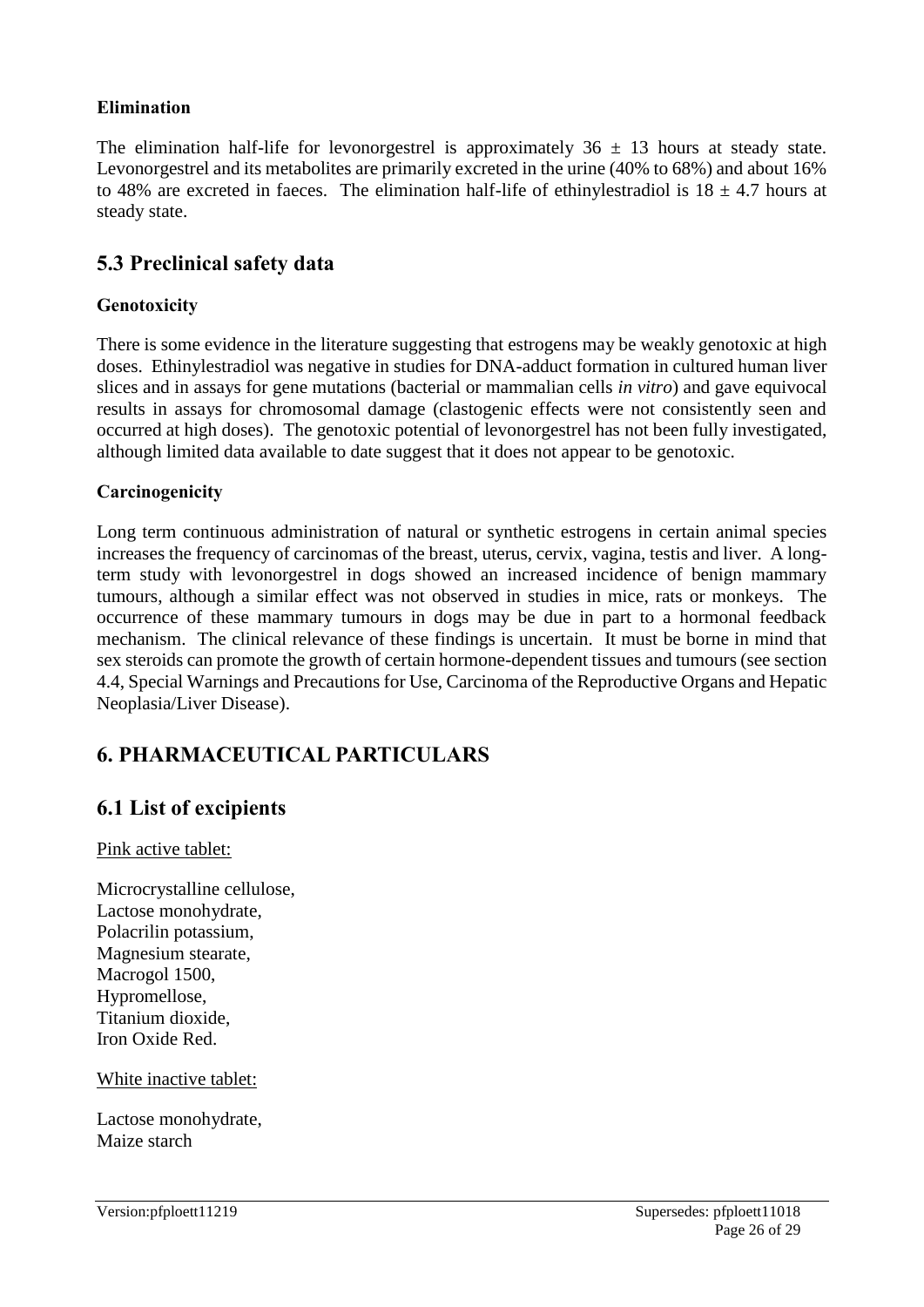Magnesium stearate, Macrogol 1500, Macrogol 400, Hypromellose, Hyprolose, Titanium dioxide.

# **6.2 Incompatibilities**

Incompatibilities were either not assessed or not identified as part of the registration of this medicine.

# **6.3 Shelf life**

In Australia, information on the shelf life can be found on the public summary of the Australian Register of Therapeutic Goods (ARTG). The expiry date can be found on the packaging.

# **6.4 Special precautions for storage**

Store below 25°C.

Protect from light.

# **6.5 Nature and contents of container**

LOETTE tablets are presented in PVC/aluminium blister. The blistered product is placed in an aluminium pouch with a silica gel desiccant.

One, two#, three and four# month packs contain 1, 2, 3 and 4 blisters respectively.

# not currently available.

# **6.6 Special precautions for disposal**

In Australia, any unused medicine or waste material should be disposed of by taking to your local pharmacy.

# **6.7 Physicochemical properties**

## **Chemical structure**

Levonorgestrel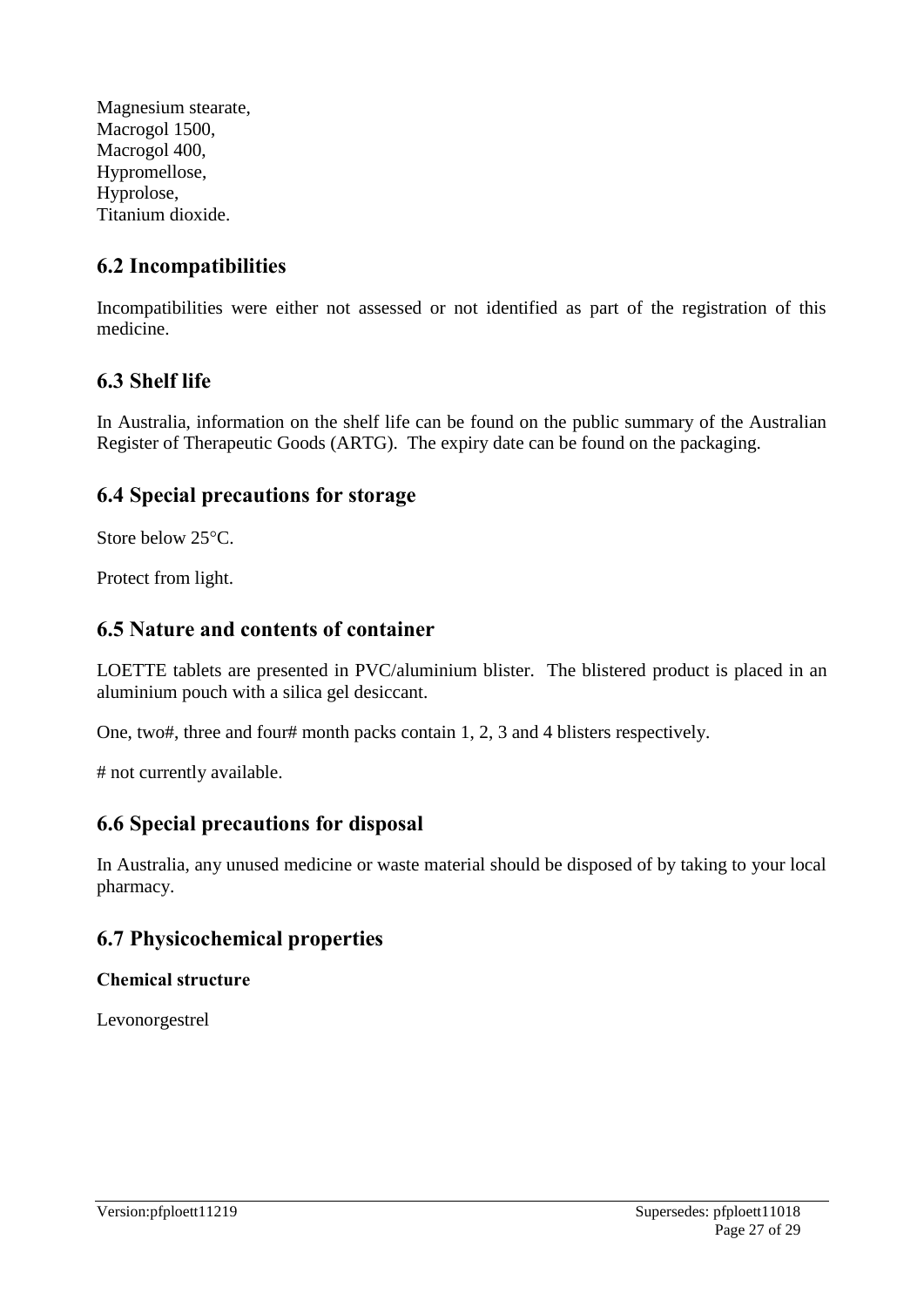

Chemical name:  $13\beta$ -ethyl-17 $\beta$ -hydroxy-18, 19-dinor-17 $\beta$ -pregn-4-en-20-yn-3-one

Levonorgestrel is a white, odourless crystalline powder. It is practically insoluble in water, slightly soluble in alcohol, acetone, ether, and soluble in chloroform.

Ethinylestradiol



| <b>Chemical Formula:</b> | $C_{20}H_{24}O_2$ |
|--------------------------|-------------------|
| Molecular Weight:        | 296.41            |
| <b>Melting Point:</b>    | $181 - 185$ °C    |

Chemical name:  $19$ -nor- $17\alpha$ -pregna-1,3,5 (10)-trien-20-yne-3,17-diol

Ethinylestradiol is a white to creamy white, odourless, crystalline powder. It is insoluble in water and soluble in alcohol, chloroform, ether, vegetable oils, and aqueous solutions of alkali hydroxides.

## **CAS number**

Levonorgestrel: 797-63-7 Ethinylestradiol: 57-63-6

# **7. MEDICINE SCHEDULE (POISONS STANDARD)**

S4 - Prescription Only Medicine